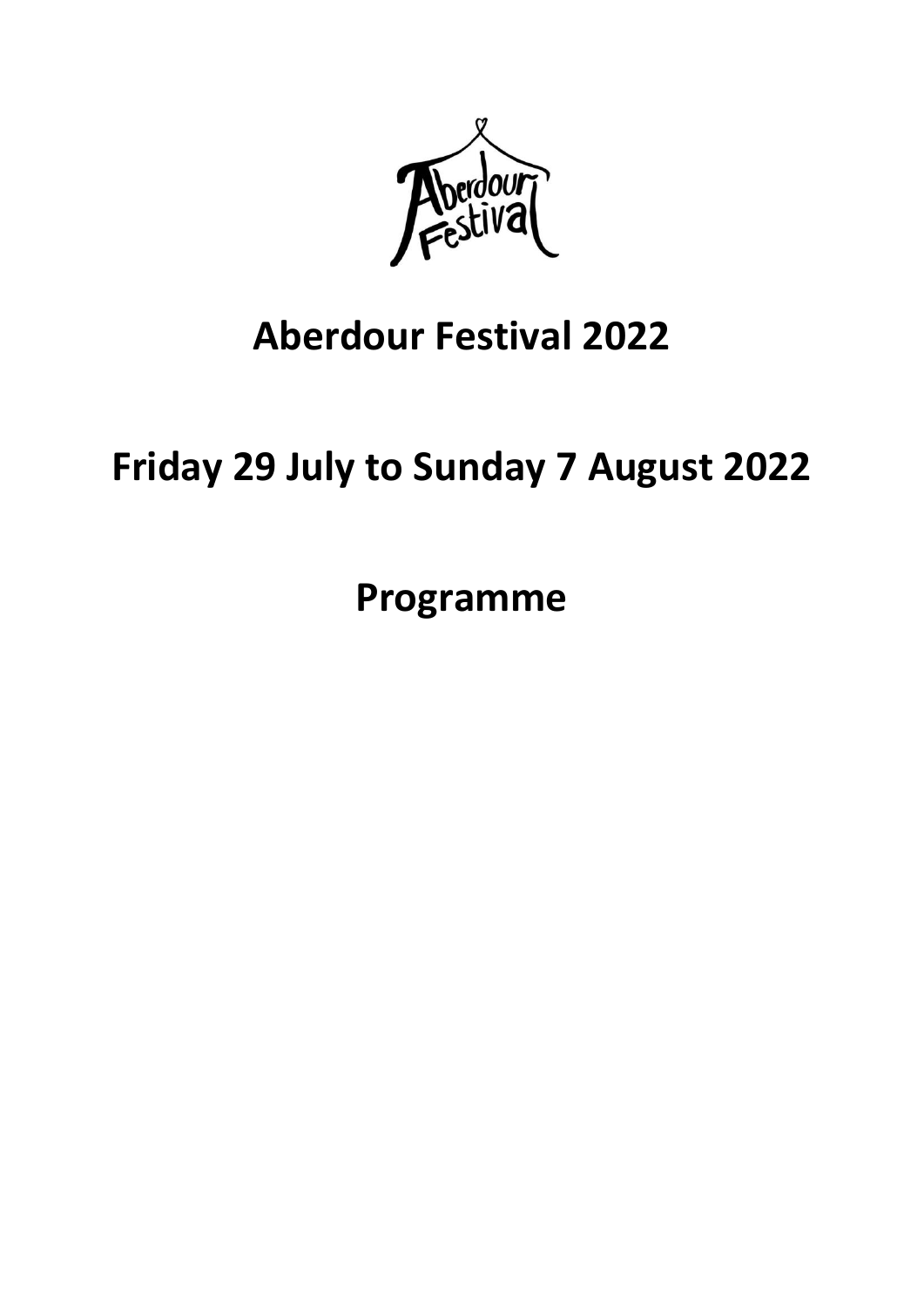# **A huge thank you to our sponsors:**

Aberdour Community Council; Aberdour Golf Club; AVD av department; Jenny Colgan Books; Counselling Matters; Tom Courts; Forth Decorating; Molson Coors; The Purple Shop; Run 4 It; Adam Tjolle; Tranquilita Therapies; and The Woodside Aberdour.

Grateful thanks for provision of venue: Aberdour Boat Club, Aberdour Bowling Club, Aberdour Tennis Club, Coastal Reflections, Signal Box Studio, St Columba's and St Fillan's.

Thanks also to the Proctors.

#### **Thanks to our Festival Box Offices:**

McTaggart's Café/Deli and The Purple Shop.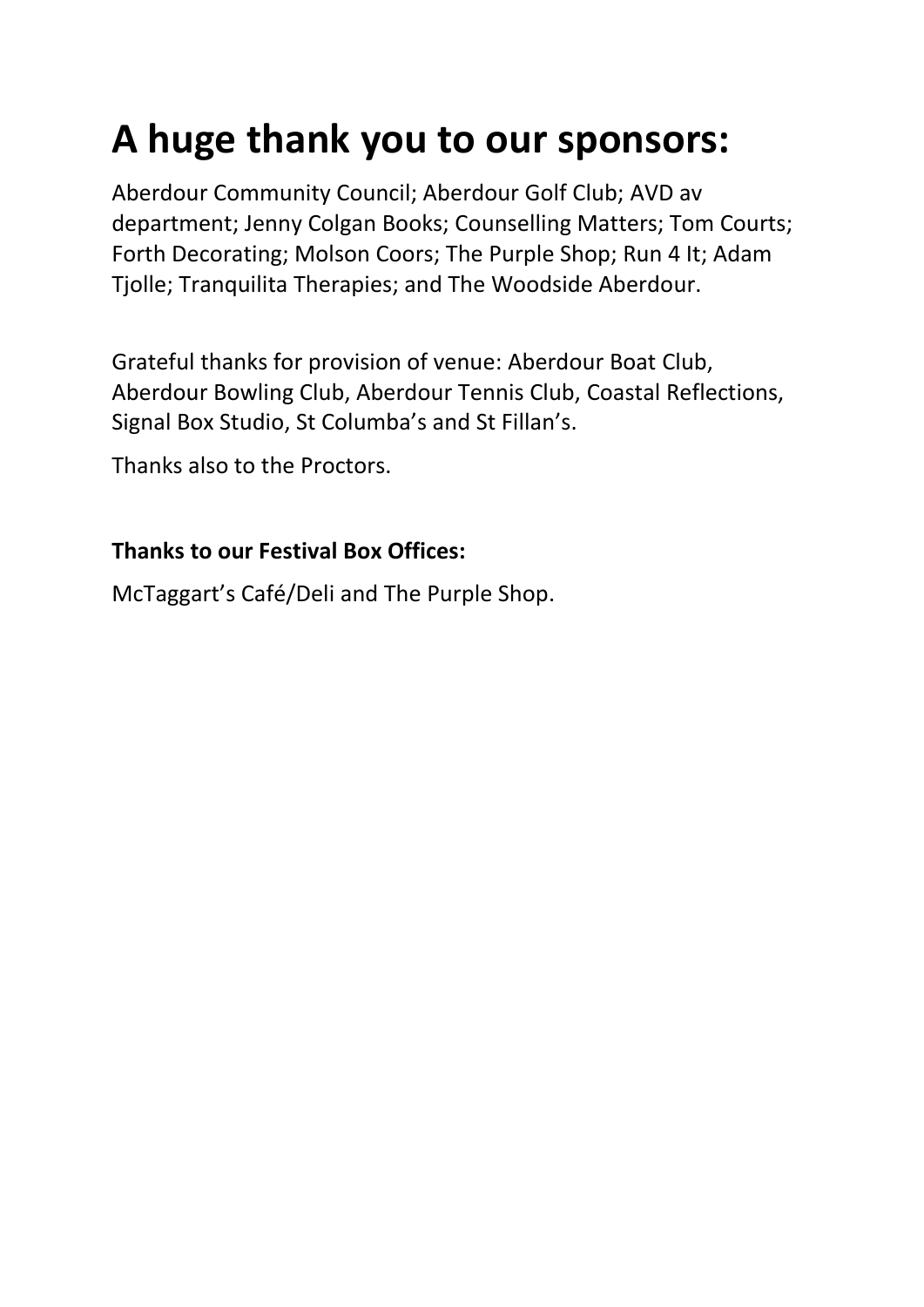# Welcome to the 39<sup>th</sup> Aberdour Festival

This year it is 39 years since the very first Aberdour Festival, our muchloved 10-day community event! We are delighted that, after an absence of two years due to Covid-19, we are able to hold the festival again this year! This year's festival will be based around the centre of the village, utilizing our fantastic venues and bringing the community a programme packed with music, talks, sport, dance, literature and the visual arts. We sincerely hope that you will find there is something for everyone.



#### **This year's theme is a celebration of Scotland's 'The Year of Stories'.**

We will be welcoming a wide variety of storytellers and puppeteers who will help us to enjoy a diverse range of stories from Scotland and beyond. This will also be the theme for the parade!

#### **The Festival Royal Party, Parade and Crowning**

We are delighted to announce that this year's Aberdour Festival Royal Party are Martha Millar, the Festival Queen, with her attendant, Violet Fenner, and Festival King Sam Milroy with his attendant Samuel Fenton. We know that they will have a fantastic week beginning with the parade on Saturday 30<sup>th</sup> July! Join them, together with the Dysart Colliery Band, at the top of Silver Sands Field at 10.00am, as we celebrate the start of the festival! The parade will move from the top of Silver Sands Field, through the village to Dovecot Gates and then about turn and travel towards Blacksands Beach for the crowning of this year's royal party! Come and join the fabulously colourful crowd and if you wish, **dress up as your favourite book character**! The Crowning will take place on Black Sands Beach at 11.00am.

#### **Tickets**

#### **Children's Ticket Day** – Saturday 18th June 9.00am – 11.30am

**From Monday 20th June – Thursday 28th July** Tickets for Evening and Adult events will be available at **McT's** and Children's tickets from **The Purple Shop.** Drop your kids off at school and pop round to The Purple Shop to get your children's tickets!

**From Friday 29th July onwards**, any remaining tickets will be available from the Festival Box Office at the Church Hall.

Just a reminder - our venues have maximum capacities and therefore there will be a finite number of tickets for each event. We strongly recommend that you buy your tickets early to avoid disappointment.

We thank you all once again for your support and encouragement and we look forward to seeing you during the festival.

Helen Pearson, Chairperson, and the Festival Committee, 2022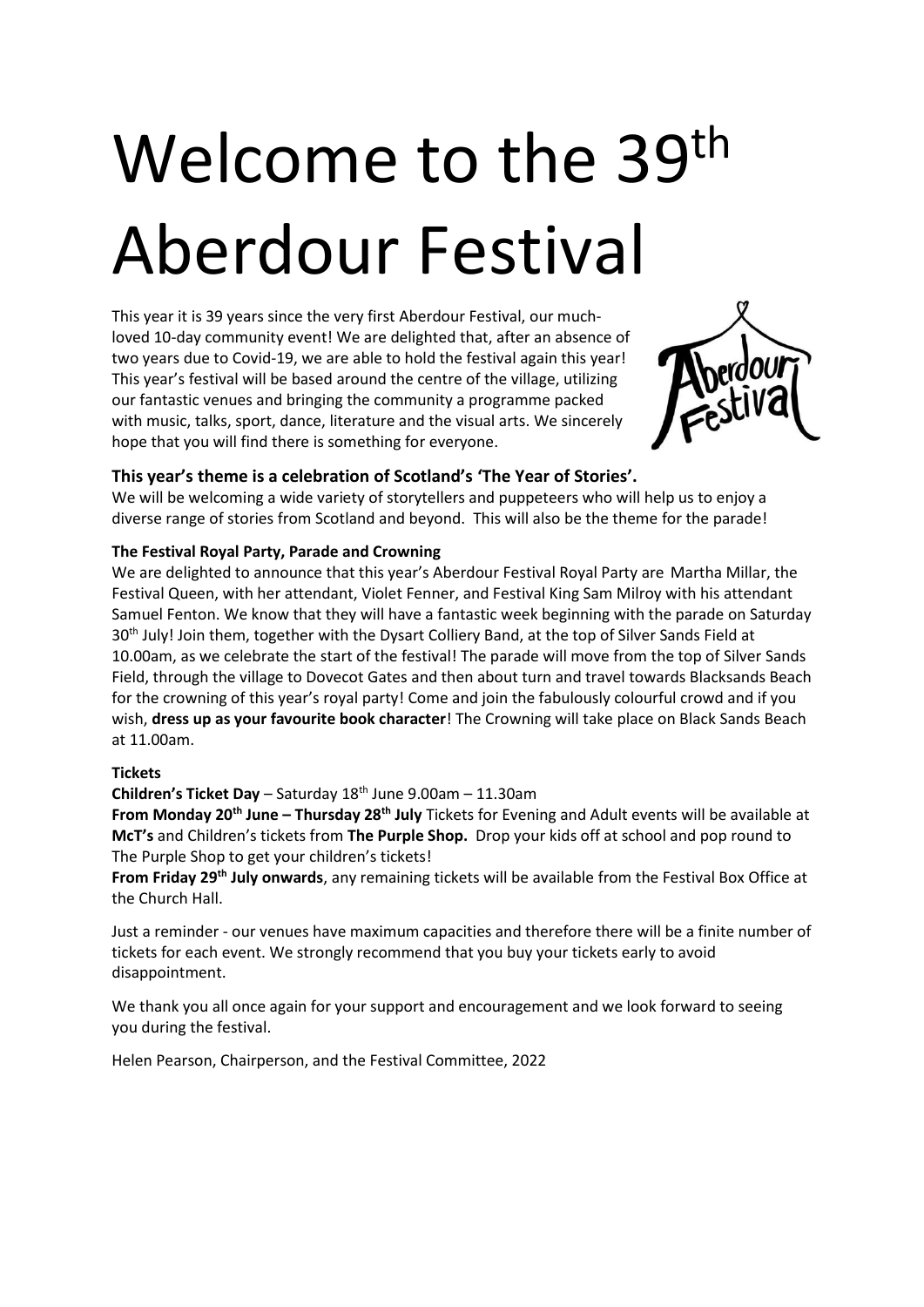# **Friday 29 July**

#### **Follow the Aberdour Scarecrow Trail!**

The Scarecrows are returning to Aberdour! Get your thinking caps on and join in the challenge! Families, groups and individuals are invited to make scarecrows with this year's parade theme of 'The Year of Stories' in mind! Maps will then be available so everyone can follow the Scarecrow Trail!

Families, groups or individuals to submit a text with their name, address and scarecrow name to Maria on 07745 045 020, no later than Wednesday 27th July to ensure your place on the map. Please ensure you receive a confirmation reply by this date also.

Open to all. More than one scarecrow may be entered per household. Please mention this in text. We would encourage you to display your scarecrows in your gardens/doorsteps during the full festival week, but they MUST BE DISPLAYED ON SATURDAY 30th JULY.

Maps/voting forms will be available for sale at £1.00 at The Purple Shop and from the Festival Box Office @ The Church Hall during Festival Week. The Winner/s will be announced at Family Sports Day, on Gala Day, Saturday 6th August (after the Tug o' War!).

The more scarecrows, the more fun … so please join in!!

#### **Pet Show**

Sponsored by Adam Tjolle

- 2.30pm 4.30pm (Register your pet from 2.00pm)
- Shore Road Park
- £1.00 entry per pet (includes 50p donation to the SSPCA)
- All ages welcome (pets and owners)



This is the hot ticket for all our local furry friends (feathered and scaled friends are welcome too - just please, keep them safe). Brush off the sand and look out your best collar and bring your dog ready to compete. Trophies will be awarded for dogs in a number of classes from puppy to veteran; including a prize for Waggiest Tail, and best trick. All animals can compete for the ultimate prize: the Pet who Looks Most Like their Owner.

Teas, coffees and home baking will be available at Aberdour Tennis Club from 2.00pm – 4.30pm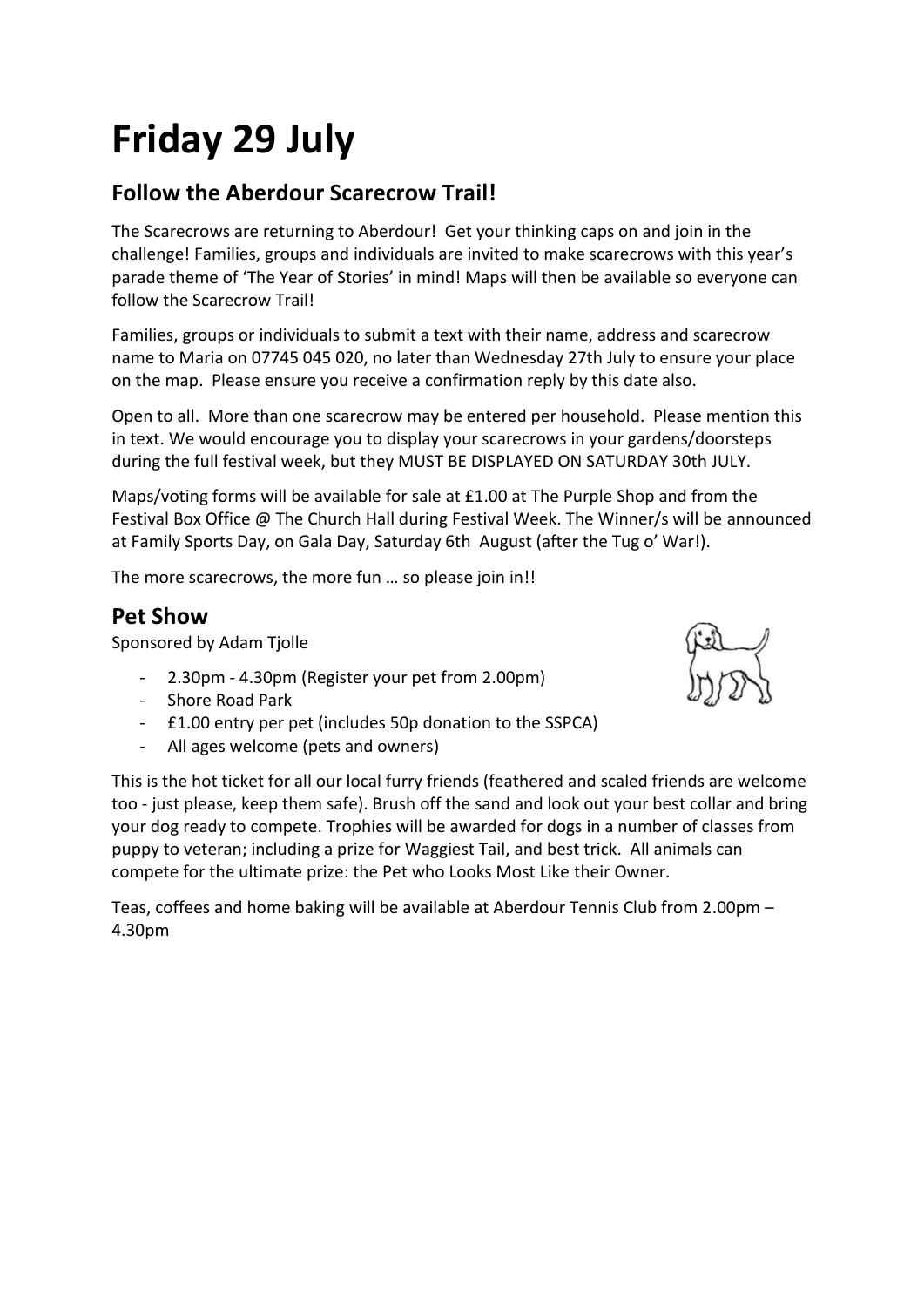#### **Aberdour ART Festival in collaboration with Dalgety Bay Art Club and Where Giants Roam**



#### **Friday 29 to Sunday 31 July**

Aberdour ART Festival group presents a cornucopia of artwork to excite, challenge and appeal, featuring familiar and new artists in the heart of the village. Friday's Opening Night is a great event that, traditionally, kicks off the Festival activities and this year's promises to be as good as ever!

#### **Opening times**

- **-** Friday 29 July 6.00pm 9.00pm **Opening Night!**
- **-** Saturday 30 July 11.00am 5.00pm
- **-** Sunday 31 July 12noon 4.00pm
- **-** Various venues in the village
- **-** FREE EXHIBITIONS

#### **Exhibitions and venues**

#### **St Fillan's Church Hall, High Street**

Enjoy the chance to see newly exhibited art and craft by local artists. Works on display will include Scottish and local landscapes, still-life, wildlife, crafts and jewellery – something for everyone!

#### **The Institute, Shore Road**

Art and craft by local artists, a must-visit venue!

#### **Other venues throughout the heart of the village**

This year's Aberdour ART Festival venues also include the Bowling Club, Coastal Reflections and the Signal Box Studio! Venues will be clearly marked and free venue guides will be available to lead you around the ART Festival displays.

#### **Aberdour AR-t**



As part of this year's ART Festival, we invite you to experience selected pieces within the beautiful surrounds of Aberdour with the use of the camera on your mobile phone. Grab a copy of the map and look for the 10 QR codes around the village. Hold your camera to the QR code, scan the surrounds and watch the piece of art appear before you. Share your findings on social media with the hashtag #aberdourart.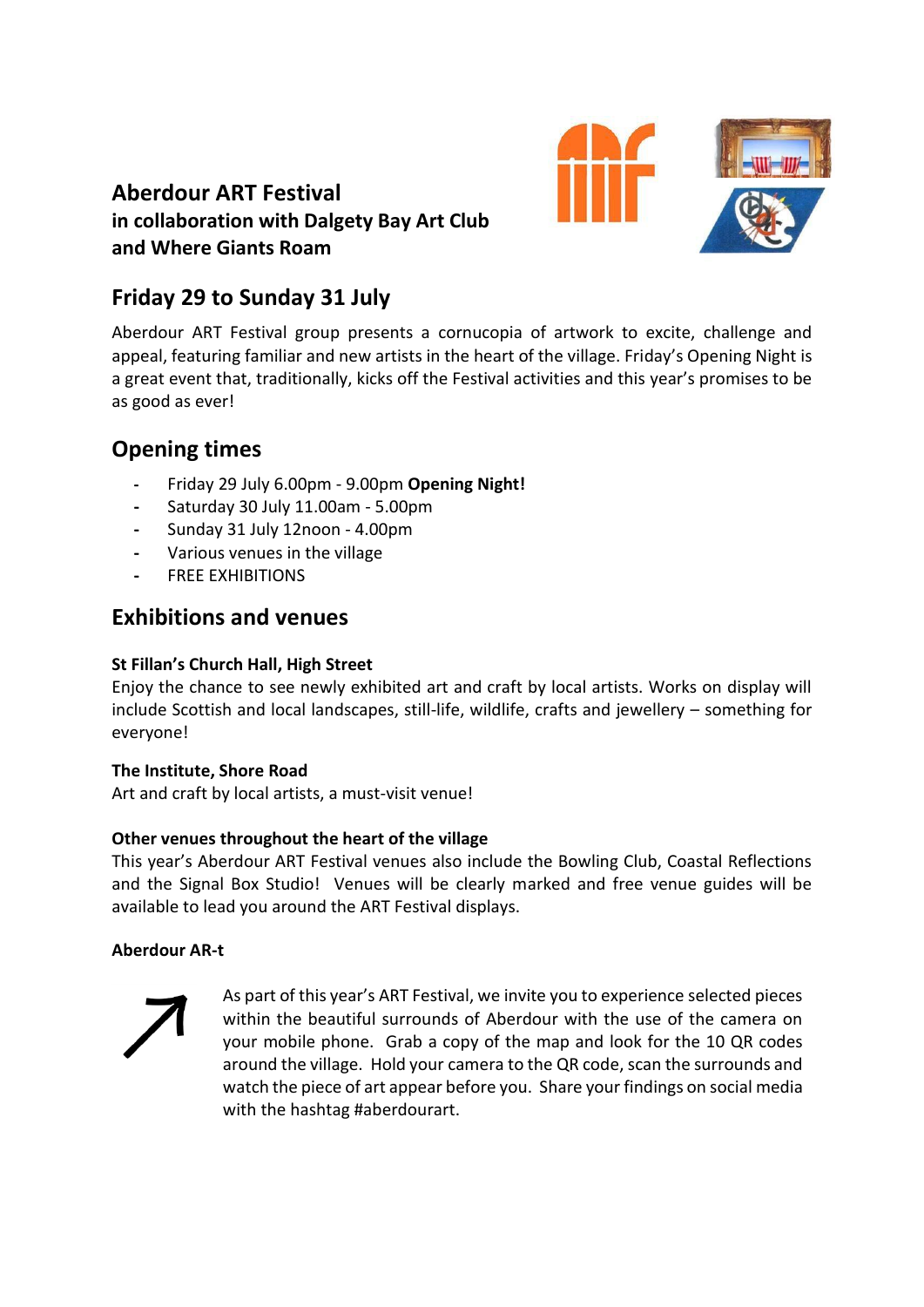# **Saturday 30 July**

#### **Parade**

- 10.00am 10.40am
- Silver Sands Playing Fields

Join Aberdour's soon-to-be crowned Royal Party as they lead the parade through the village in true majestic style to the sounds of the wonderful **Dysart Colliery Brass Band**. We are thrilled to welcome this brass band, to help us kick off our 39th Festival in true party spirit. Join the fabulously colourful crowd and if you wish, dress up as your favourite book character to celebrate our 39th theme 'The Year of Stories!' We will gather at the top of Silver Sands Field, then parade along Hawkcraig Road up to Main Street, turn left and walk along the High Street to Dovecot Gates. There we will turn around and walk back along the High Street, turning right at Shore Road, and finishing our parade at Black Sands Beach, where we will see our Royal Party crowned!

#### **Crowning**

- 11.00am 11.20am
- Black Sands Beach



This year our Festival Crowning takes place at Black Sands Beach. Come down to the beach and celebrate the crowning of this year's Royal Party by Aberdour's very own Willie-the-Newsagent!

Guess what the Royal Party will be decorating their Royal carriage as this year?!

#### **Beach Day**

The Aberdour Festival 2022 Beach Day will hopefully be our biggest ever at Black Sands Beach. There will be some new events and stalls to go along with all the old favourites … let's hope for some sunshine!!

Throughout the day there will be Tom Court's burgers and sausages from the trusty ABFest BBQ but this year, we'll bring a little bit of Italy to the Fife riviera with our very own pizza oven- Buonissimo!!! Food will be available from late morning including tea and coffee and baking at the Aberdour Boat Club. To go with this will be the Beach Bar which will open at midday and close around 8.00pm … weather and conditions allowing. On the subject of weather, please come prepared for the occasional rain shower … and even more prepared for the sun with sunscreen, beach towels, energy and enthusiasm to make the most of our wonderful beach and the sea! There'll be plenty of events to keep you entertained such as the sandcastle competition, beach volleyball, the legendary raft race as well as events with the Aberdour Boat Club. We hope the inshore lifeboat from Kinghorn will join us (lifesaving commitments allowing….) and we really would like you to stay for the day; there will be lots of other stalls so come and celebrate our proximity and life next to the sea.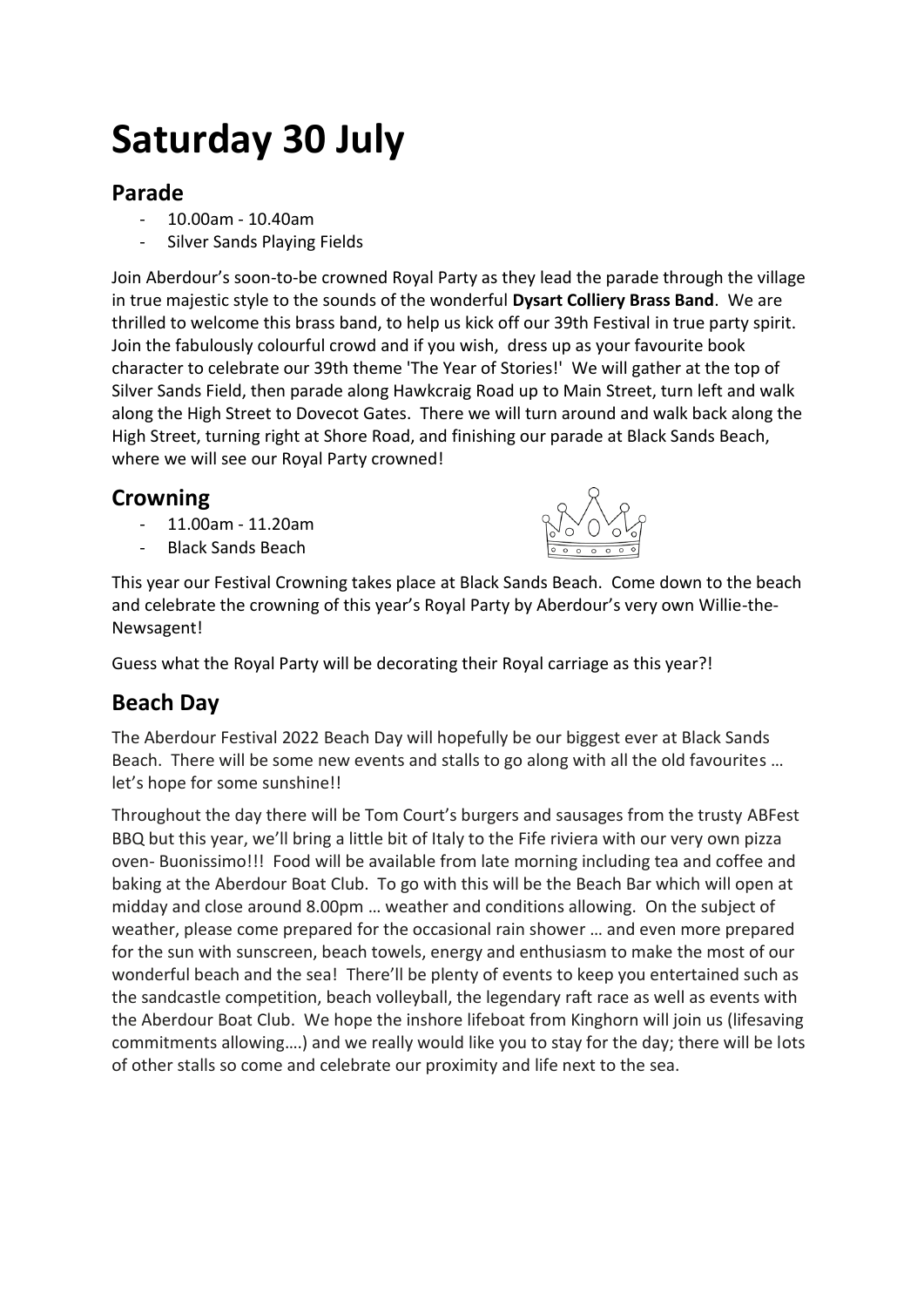The main events are:

#### **Sandcastle Competition**

- 11.00am 1.30pm
- Black Sands Beach
- Registration from 11.00am
- Building starts at 11.45am
- Judging at 12.45pm
- 4 Categories:
	- o Sandcastles (Groups of children and adults) Yellow
	- o Sculptures (Groups of children and adults) Red
	- o Castles or Sculptures (Individual children) Green
	- o Castles or Sculptures (Groups of children) Blue
- Entry is free but a donation would be very welcome.

The Aberdour Baby and Toddler group organise this popular event and with 2022 being the 'Year of the Story' the "theme" for the sandcastle competition will be your favourite story ……. Good Luck! The main categories will be Groups of adults and children, groups of children and individual children.

#### **GROOVE on the Beach**

- After Sandcastle competition
- Tickets: £5.00 (17 places)

Groove – the ultimate DANCE experience for the mind, body, heart and soul. Come join Karen and Sarah and limber up that body before settling back down for the raft race. Bookings via<https://bookwhen.com/island-moves>

#### **Beach Volleyball**

After Sandcastle competition

We are looking for 8 teams (2 people per team) to take part in the Aberdour Festival Beach Volleyball tournament. You don't need to be a pro!

#### **Raft Race**

Sponsored by Tranquilita Therapies and Counselling Matters

- 3.00pm 4.00pm
- Build up from 2.00pm
- Race starts at approx. 3.00pm followed by prizegiving
- Entry per raft £12.00, maximum 14 entries, no more than 8 people on a raft
- Once again, FREE to watch

This event is the highlight of beach day and maybe of the entire festival. The host for this ever popular event is Kaye Fuscone. It is a true spectacle on the sea and raft teams compete to win the Blair Jordan Trophy. There are also cash prizes for first and second place as well as the "best dressed" raft. The theme this year is 'The Year of Stories'!

The rules for entry are on the Abfest website. To enter please contact Kaye or email [victor@aberdourfestival.org](mailto:victor@aberdourfestival.org)

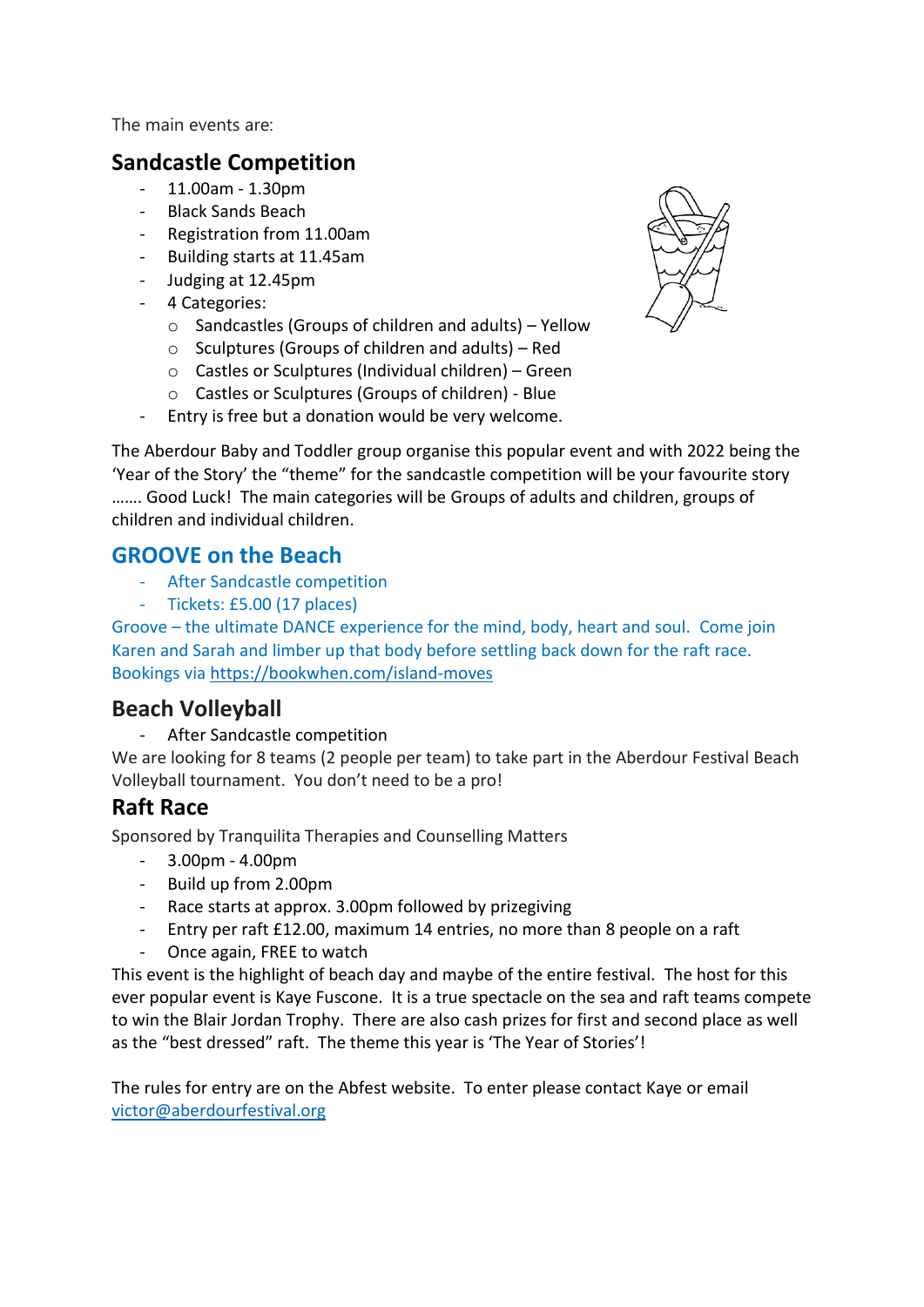#### **Flower Festival**

- 11.00am 5.00pm
- St Fillan's Church
- FREE

#### Come along and see the flowers in a wonderful setting.

#### **The Cherry Pickers**

- 9.00pm late
- Foresters Arms
- Age 18+
- Live Music



### **Sunday 31 July**

#### **Sunrise Yoga at the Beach**

- 10.00am 11.00am
- Silver Sands Beach
- £5.00 (Exact change please)
- Pay at the beach

All are welcome to join Peggy at 10.00am for a morning of relaxing, moving and stretching by the calming waves. Bring your own mat or borrow one on a first come first serve basis. Weather dependant, so check:<https://www.facebook.com/yoga.reiki.peggy/> for updates.

#### **Festival Morning Worship**

- 10.30am 11.30am
- St Fillan's Church

#### **Flower Festival**

- 12noon 6.00pm
- St Fillan's Church
- FREE

#### **Donkey Brae Run**

Sponsored by The Woodside Hotel and Run 4 It

- 1.00pm
- Silver Sands Playing Field, Hawkcraig Road



To enter, contact [johnmctaggart@btconnect.com](mailto:johnmctaggart@btconnect.com)

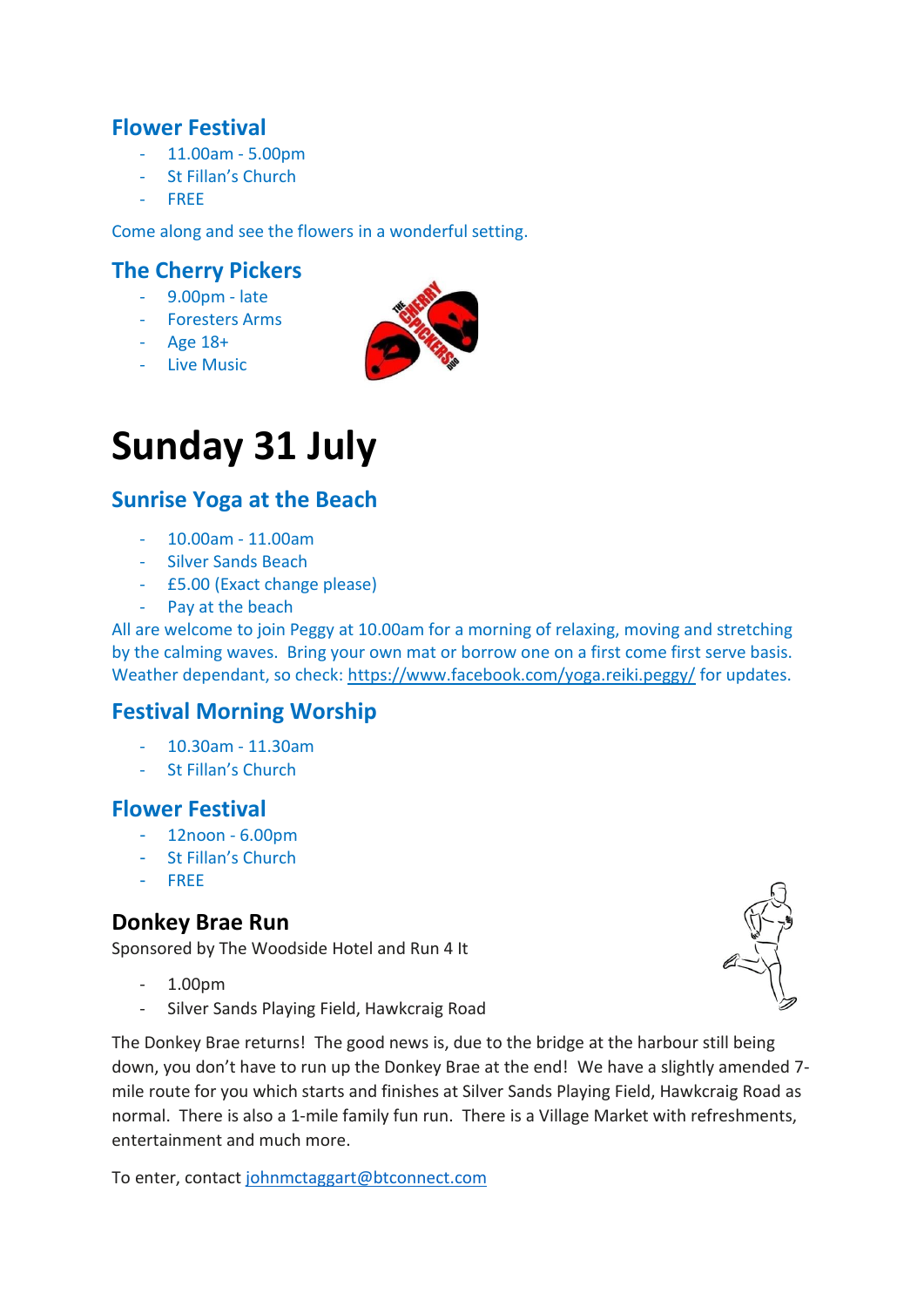#### **Village Market**

- 11.00am 5.00pm
- Silver Sands Playing Fields, Hawkcraig Road

This year's Village Market is being organised by Nicola Connolly. Nicola is hoping to make this year's Market the biggest and best yet with an emphasis on a family fun day. If you would like to be involved, please drop Nicola a message via Aberdour Notice Board Facebook Page.

#### **Comedy Night** *in association with Mirth of Forth Comedy*

Sponsored by Adam Tjolle

- 7.30pm doors open, show starts at 8.00pm finishing about 10.30pm
- The Institute, Shore Road
- Tickets: £15.00
- Aged  $18+$

We are pleased to be able to once again bring you a Comedy Night. The evening will be compered by **George Fox** and headlined by **Chris Forbes**. Chris is star of hit *BBC* comedy 'Scot Squad' and four-time Scottish Comedy Award winner. Chris is one of the most in demand comics in the UK. He has gigged all over the world from America to Australia and supported Kevin Bridges on tour. Chris is also well known for his portrayal of Duncan 'The Other Murray Brother', in a series of viral sketches with legendary tennis mum, Judy Murray. Other comedians will be announced in due course so please keep an eye on the website for more information.

George is an award-winning comedian and rising star of the UK comedy scene. Hailing from Ireland, Fox's success has stretched from numerous Irish TV shows, to Viral YouTube videos(Irish People Try...) which have amassed over 1 Billion views, to most recently bringing his comedy to online platform TWITCH where he has quickly risen to the top 1% of performers in the world. Fox is a regular feature across the UK comedy scene as well as being a Resident Host of some of the country's best venues, including Monkey Barrel Comedy and The Stand Comedy Club.

# **Monday 1 August**

#### **Sunrise Yoga at the Beach**

- 10.00am 11.00am
- Silver Sands Beach
- £5.00 (Exact change please)
- Pay at the beach

All are welcome to join Peggy at 10.00am for a morning of relaxing, moving and stretching by the calming waves. Bring your own mat or borrow one on a first come first serve basis. Weather dependant, so check:<https://www.facebook.com/yoga.reiki.peggy/> for updates.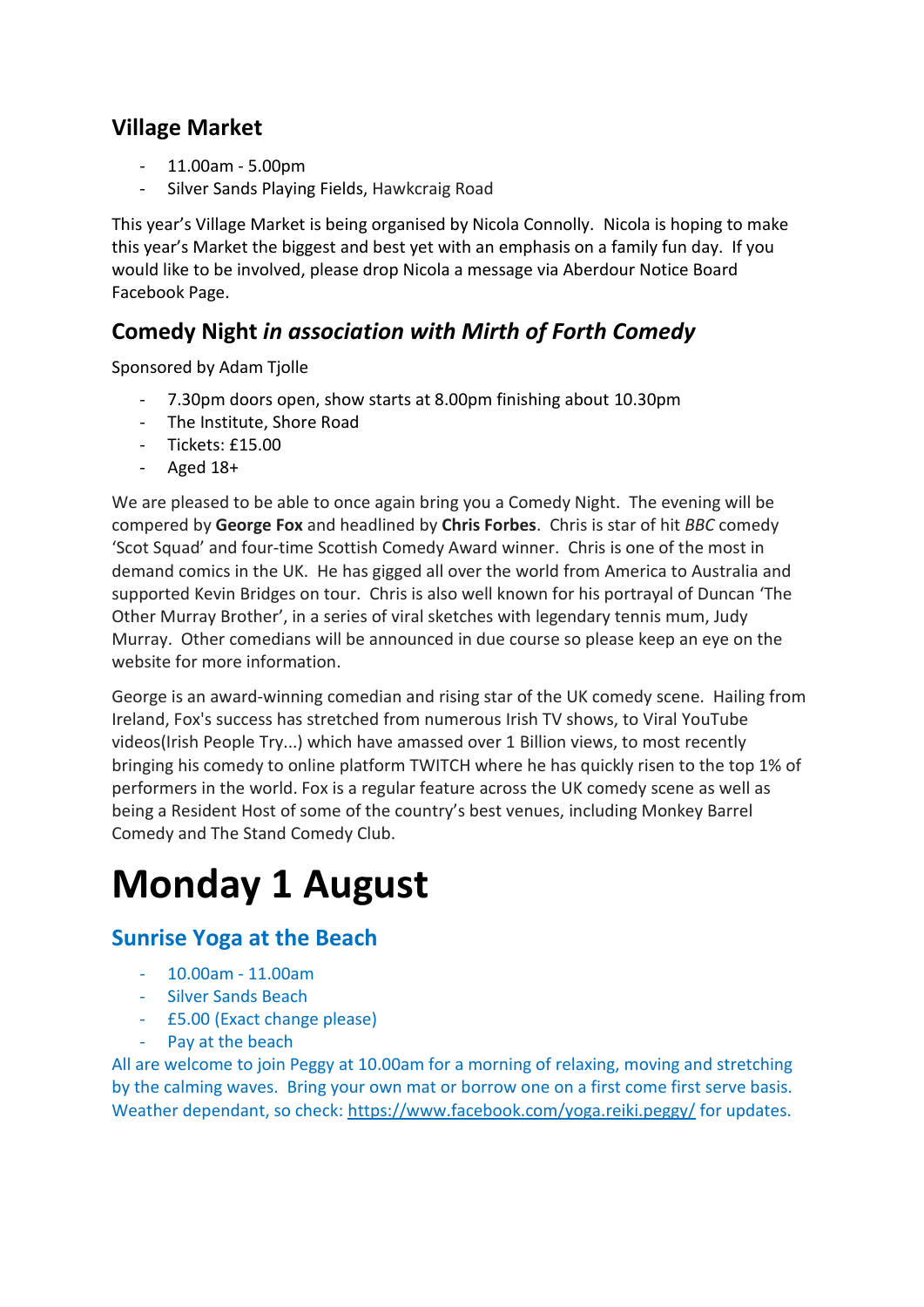#### **Have you ever wanted to be a Wizard?**

- 10.00am 12noon
- Church Hall
- Tickets: £4.00 (16 spaces available)
- $-$  Age  $9 12$
- Children can be left unaccompanied. Consent form required.

Have you ever wanted to be a wizard? This 2 hour masterclass is designed to teach some top secret tricks to budding conjurers. All of the magic taught can be performed with household items meaning, with practice, you can perform them to your friends, family and classmates at the drop of a top hat. This magical masterclass is ideal for children aged 9-12.

Ross MacKay is an award winning magician who has worked as a Magic Consultant for theatre companies including

The Lyceum, Perth Theatre and Dundee Rep. Ross has worked alongside Jamie Harrison, illusion designer for Harry Potter and The Cursed Child, and directed Britain's Got Talent Semi-Finalist, Kevin Quantum.

#### **Arts and Crafts Morning**

Sponsored by Forth Decorating

- 10.00am 12.30pm
- The Institute, Shore Road
- £4.00 at the door

Come along to the Institute and meet Jannette and some of our Festival crew who will help you to create to your heart's content. Join in, have fun and leave the clearing up to us!

#### **Flower Festival**

- 10.00am 6.00pm
- St Fillan's Church
- FREE

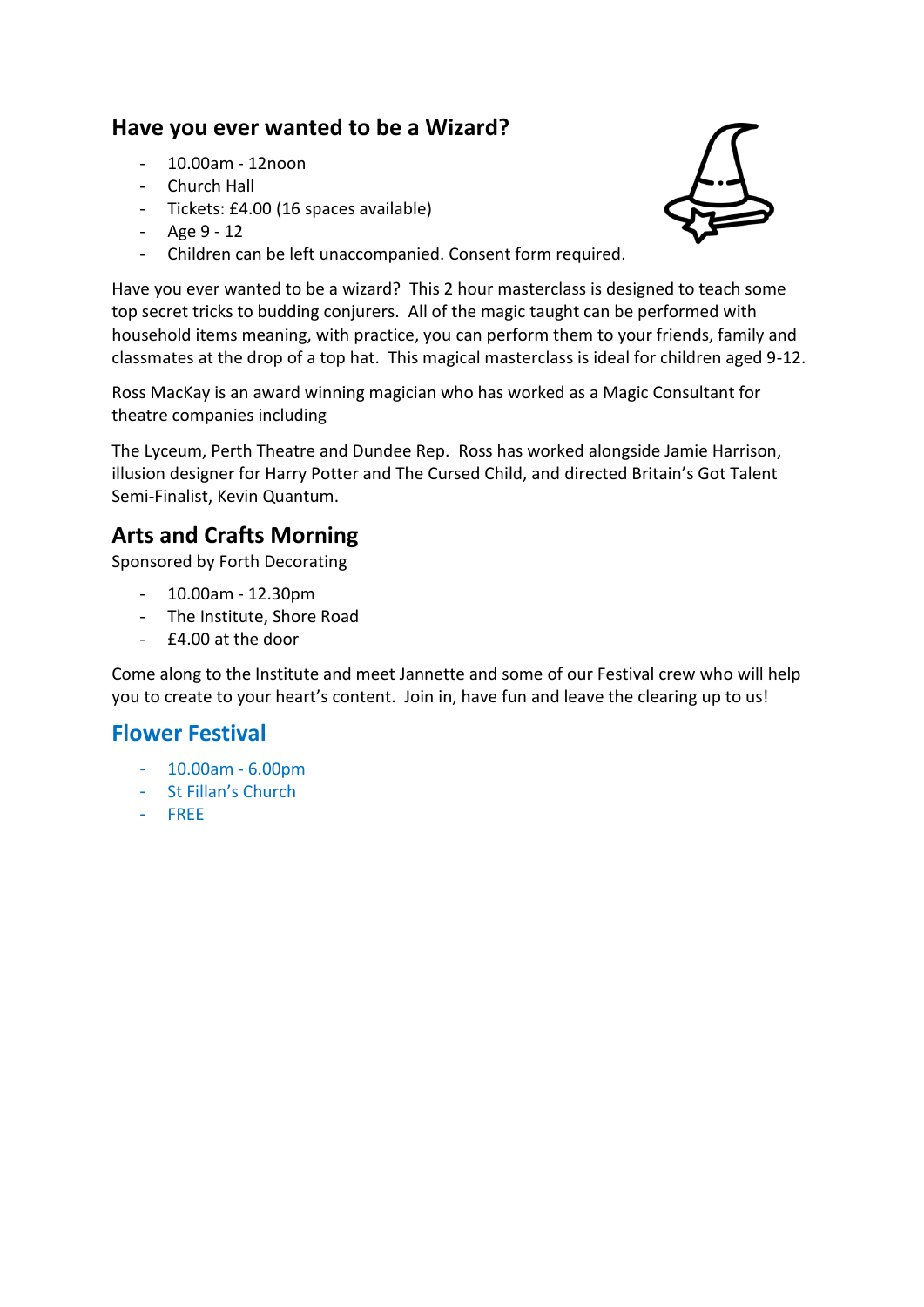#### **Street Dance Workshop**

- 2.30pm 3.30pm Age 5 8 (15 spaces available)
- 3.30pm 4.30pm Age 9+ (25 spaces available)
- Church Hall
- Tickets: £5.00
- Children aged 8 and over can be left unaccompanied. Consent form required.

In this fun street dance class, we will be learning new skills, moves and tricks from breaking dancing to body pop and we finish off the lesson with a fun commercial routine. This class is great for improving rhythm and style, building confidence with the freedom to let go and express yourself.

Dean is now one of the Director's at Pirrie Performing Arts a top performing arts school across Fife & Perthshire. He has also enjoyed teaching at Aberdour Primary School afterschool club & teaching at the MGA college in Edinburgh.

#### **Paddleboarding**

- 4.00pm 7.00pm
- Silver Sands Beach
- Tickets: £15.00 (8 spaces available for each session)
- 3 sessions:
	- o 4.00pm 5.00pm Family session for 1 Adult with at least one child (min. age 8 years)
	- $\circ$  5.00pm 6.00pm Family session for 1 Adult with at least one child (min. age 8 years)
	- $\circ$  6.00pm 7.00pm Adult only session
- Each session has 8 spaces, children must attend with an Adult. Activity consent form needs to be completed before the session.

Come and try one of the world's fastest growing water sports. Stand up paddle boarding gives you a new perspective on the outdoors while being active in the fresh air and is suitable for all ages and abilities.

The first 2 sessions are for families where you can learn something new with your child/ren and have fun! The last session is for adults only, it's the perfect way to unwind after work.

This paddle board lesson is hosted by a qualified instructor from Paddleboard Fife. They will get you standing up and paddling in no time on Silver Sands Beach. Paddleboard Fife will supply the boards, paddles and buoyancy aid. Bring a towel and wetsuit if you own one.

Please ARRIVE 15 MINUTES BEFORE THE SESSION STARTS.

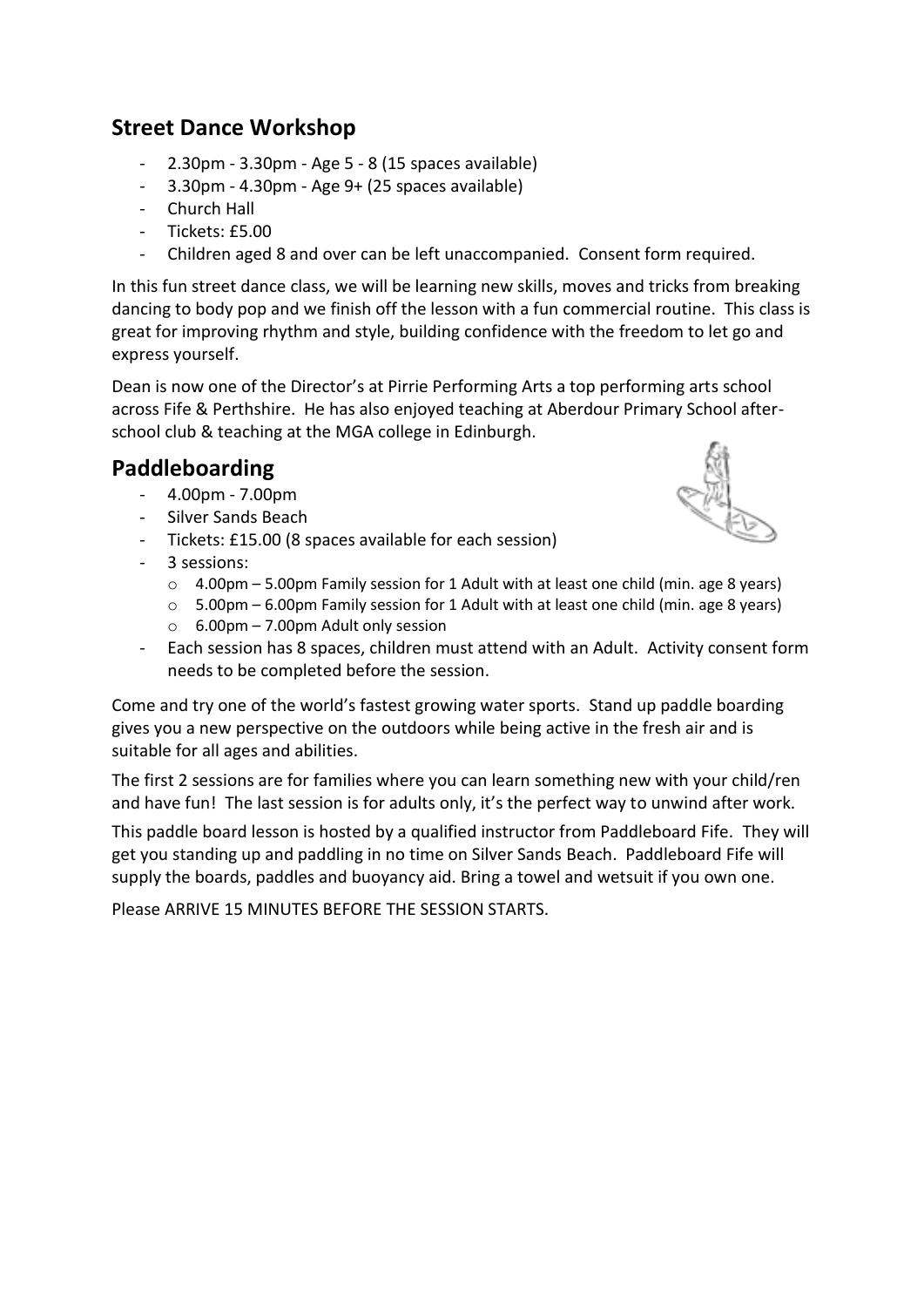#### **Family Games Night**

- 7.30pm 9.30pm
- The Institute, Shore Road
- £5.00 at the door
- All Ages

Come down to the Institute for a fun-filled family games night, hosted by our one and only **Colin Mckinlay**! Come as a family or team up with friends (teams of between four and eight members) and take part in a series of 'Make it, Mould it, and Create it' rounds, culminating in a nail-biting challenge. Will it be 'Putt it to Pluto' or 'Volley it to Venus!'

Following our 'Year of Stories' theme…

Can you… build a bridge fit for a goat from recycled materials, mould your favourite book character in sugar paste, and create a bouquet of beautiful red roses for Rose Red.

Points will be awarded for each round and the happy winning team will walk away with the Family Games Night Trophy 2022!

#### **Gardeners Question Time**

- 7.30pm 9.00pm
- Church Hall

#### **Classic Nia**

- 8.00pm 9.00pm
- Studio 72
- Tickets: £10.00 (12 places)

Dancing barefoot to uplifting music from around the world. Nia is a blend of martial arts, dance and healing, boosting fitness, confidence and energy. Suitable for all abilities. Wear loose clothing and bring a yoga mat if you have one. Bookings via <https://bookwhen.com/island-moves>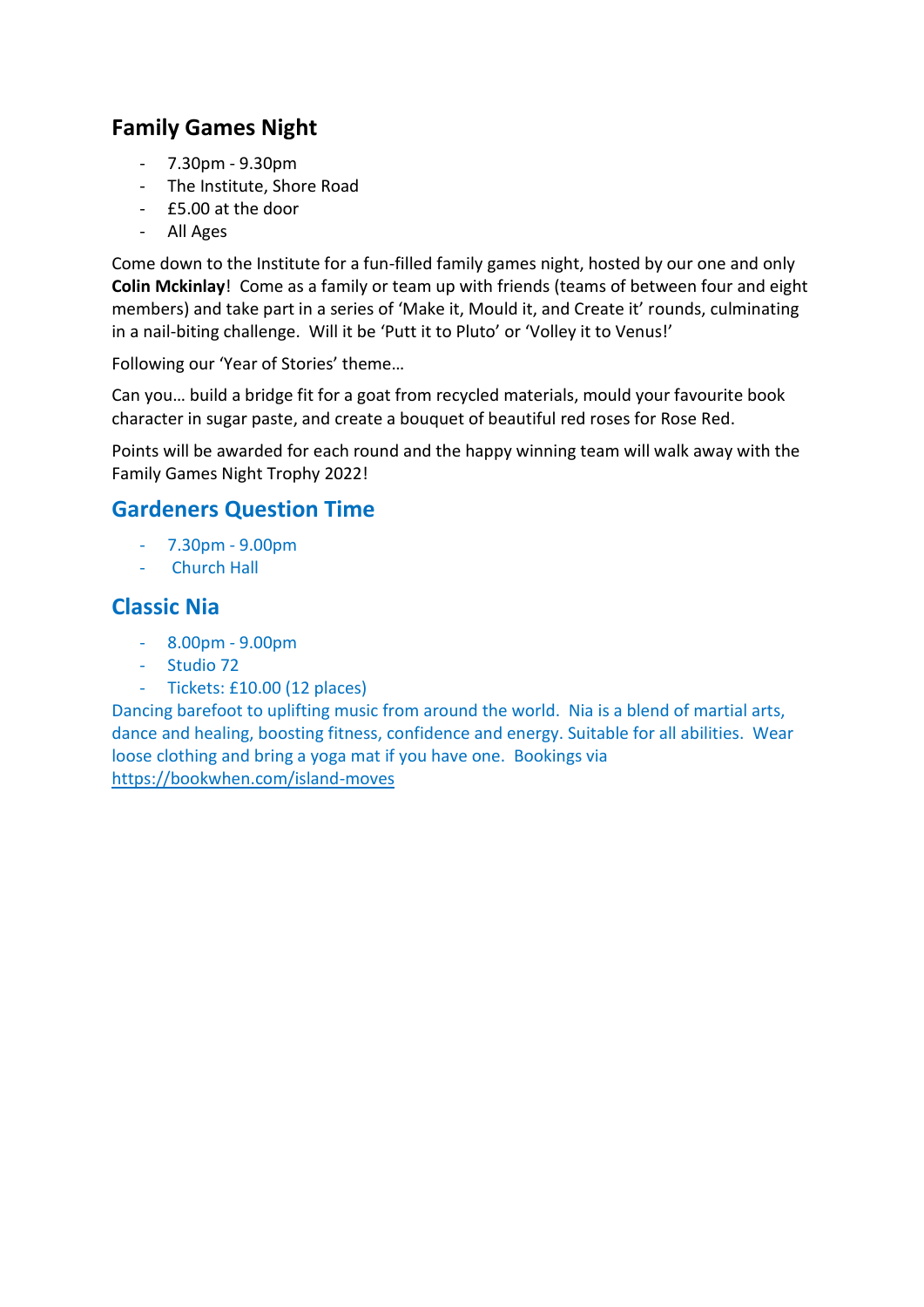# **Tuesday 2 August**

#### **Flower Festival**

- 10.00am 6.00pm
- St Fillan's Church
- FREE

#### **Clydebuilt Puppet Show present 'The Three Bears'**

- 10.30am 11.15am
- Church Hall
- Tickets: £5.00
- Age 3+
- Children aged 8 and over can be left unaccompanied. Consent form required.



The metal world of Goldilicks meets the lovely natural wooden world of three BEARS – the result, a very sticky adventure all round. The cook Steve, bakes in the kitchen and finds time to tell a wonderful warm story using kitchen implements in a very intriguing and unusual way.

Firmly established, CLYDEBUILT is a leading Scottish Puppet Theatre Company. Clydebuilt is a partnership between Steve Smart and Leigh McCalister who formed the Company in 1987. The company tour throughout the UK and Europe. Clydebuilt have also toured to the Middle East, and visited China in 2008/2009 and 2010.

#### **Puppet Making Workshop**

- 11.45am 1.15pm
- Church Hall
- Tickets £4.00
- All Ages
- £8.00 for joint ticket with The Three Bears Puppet Show

After being inspired by the wonderful puppets you have seen in 'The Three Bears' show, now it's your turn to get creative! With the expertise and inspiration of the stars of Clydebuilt theatre company, you will be able to make puppets of your own. The theme will be based around the sea. Suitable for all the family!

#### **Nia Moving to Heal**

- 11.00am 12noon
- Silver Sands Playing Field
- Tickets: £5.00 (17 places)

Nia Moving to Heal is designed for those who need a slower approach to practicing Nia so whether you are recovering from an injury or living with a chronic condition, or simply like to just go at a slower pace – this class is for you. Bookings via [https://bookwhen.com/island](https://bookwhen.com/island-moves)[moves](https://bookwhen.com/island-moves)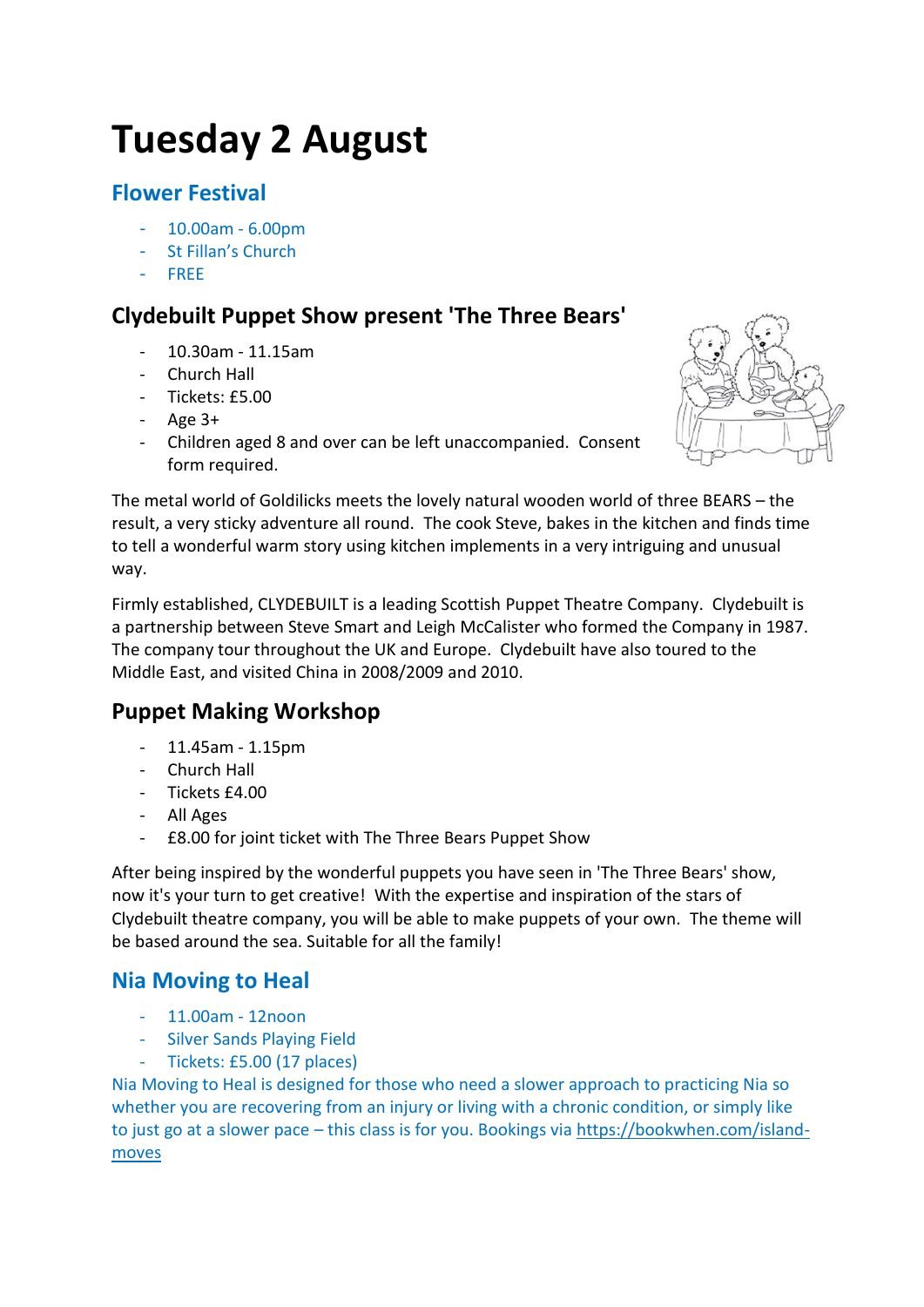#### **Nerf Wars**

- 1.00pm 2.00pm Age 9+ (children can be left unaccompanied, consent form required) – 40 spaces available
- 2.00pm 3.00pm Age 4 6 (children must be accompanied) 26 spaces available
- 3.00pm 4.00pm Age 6 -9 (children aged 8 and over can be left unaccompanied, consent form required) – 26 spaces available
- Silver Sands Playing Fields
- Tickets: £6.00

Come and be part of the biggest battle ever! Our Nerf battle Session is sure to be a hit!! With obstacles, plenty of guns and LOADS of darts, it is a battle you want to be a part of!

#### **Try Bowling Taster**

Join us at Club night and try your hand at bowls. We have qualified coaches to support you and a licensed bar will be available. Bowls will be provided and we can also provide bowling shoes.

#### **Aberdour, a Historical Journey of Discovery**

- 7.30pm 10.00pm
- The Institute, Shore Road
- Tickets: £5.00

Join **Arthur Lloyd** for 'Aberdour, a Historical Journey of Discovery' - a talk that expands and adds material from his third book, to give Aberdour residents, of all ages, an insight into the development of the village over the last 250 years, including a number of fascinating documents, maps, illustrations and photographs. If you have been to one of Arthur's talks before, you will know that you are in for an entertaining evening!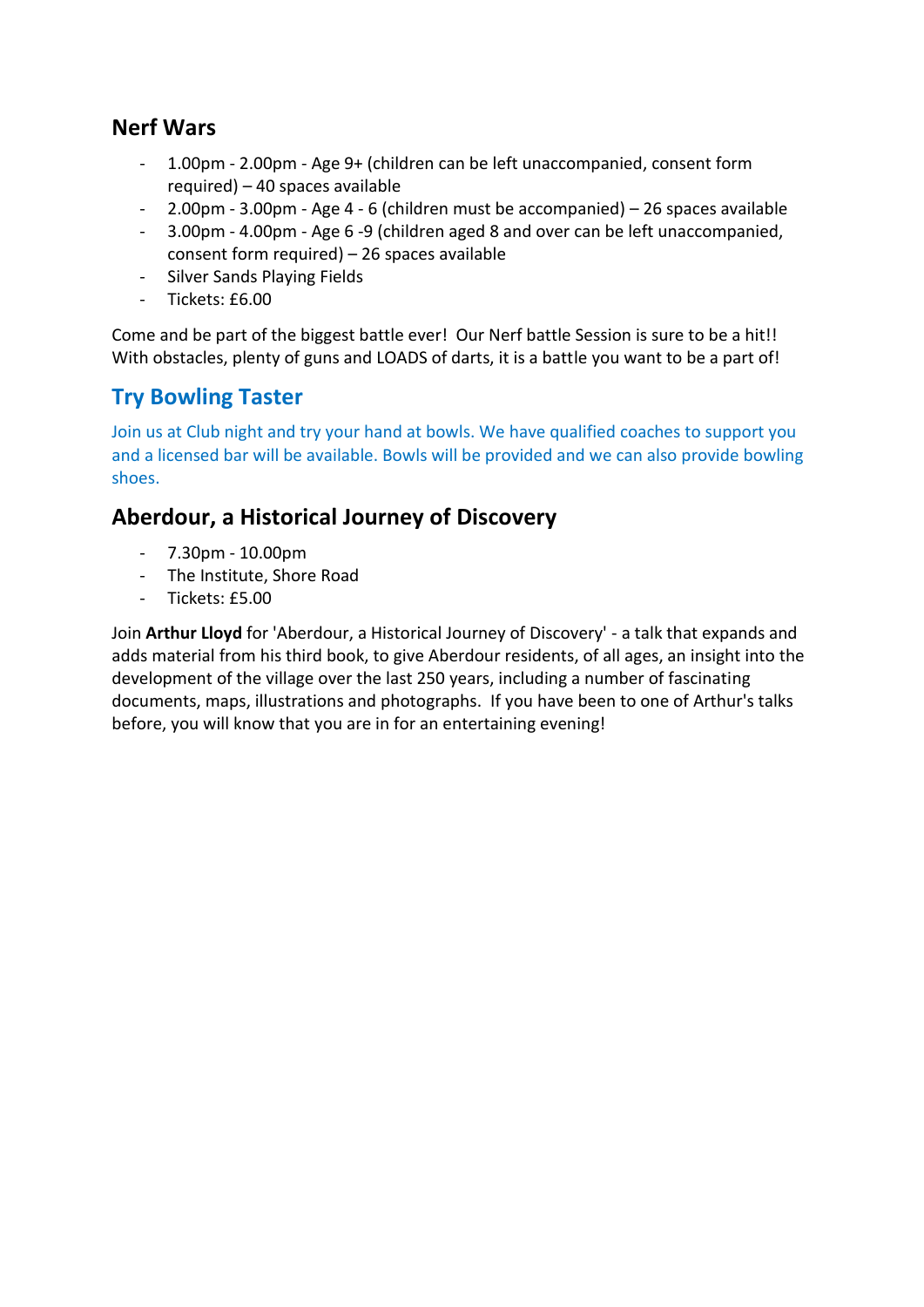# **Wednesday 3 August**

#### **Lochore Meadows Activity Day**

- $-$  9.30am  $-$  3.00pm
- Lochore Meadows Outdoor Education Centre
- Lochgelly
- Fife KY5 8BA
- Tickets: £25.00 (20 spaces available)
- Age 9 18
- Remember your swimming gear and a towel. Also a packed lunch and a water bottle! Participants can be left unaccompanied. Consent form required.

You will have the chance to try out land and water based activities at Lochore Meadows! Activities may include kayaking, canoeing, mountain biking, climbing, archery, island adventure and jetty jumping.

The instructor will make the best decision for the group on the day, based on factors such as the weather! Remember to dress for the weather, bring your swim gear and a towel and don't forget your lunch!

#### **Soccer School**

- $10.00$ am  $11.0$ am
- 4.00pm 5.00pm
- Aberdour Primary Playing Fields
- FREE
- Age nursery to P7

Aberdour Kids Football (AKF) will be running two FREE hour long sessions of their Soccer School for all Primary ages. Come along and join in some fun footballing activities.

#### **Flower Festival**

- 10.00am 5.00pm
- St Fillan's Church
- FREE

#### **Classic Nia**

- 10.30am 11.30am
- Silver Sands Playing Field
- Tickets: £5.00 (17 places)

Dancing to uplifting music from around the world. Nia is a blend of martial arts, dance and healing boosting fitness, confidence and energy. Suitable for all abilities. Wear loose clothing and bring a yoga mat if you have one. Bookings via [https://bookwhen.com/island](https://bookwhen.com/island-moves)[moves](https://bookwhen.com/island-moves)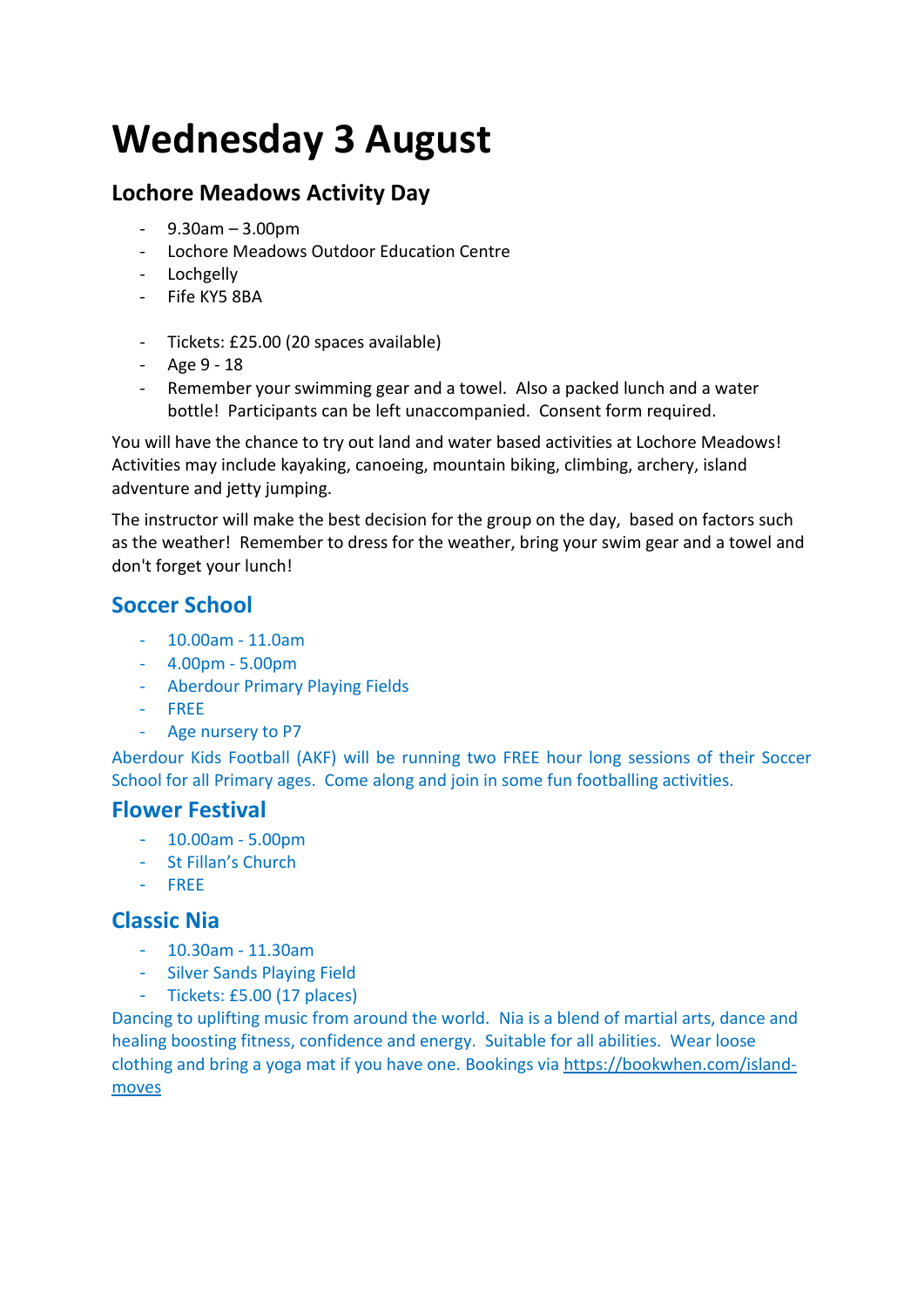#### **Flo and Flip**

- 1.15pm 2.00pm
- $-2:15$ pm  $-3:00$ pm
- Aberdour Boat Club
- Tickets: £2.00 (15 spaces available)
- Under 7s
- Children must be accompanied by an adult

**Rosie Johnson** is a local children's author who has a background in Early Years Education . Rosie feels passionate about environmental issues which had had a great influence on her writing.

Come and join Rosie as she reads her story about Flo & Flip (The Inchcolm Seals) whilst looking out over their River Forth Home.

#### **Lego Trains**

- $1.30$ pm  $4.00$ pm
- Church Hall
- FREE

Come along and drive a LEGO train at this very large LEGO train layout. Bring along a LEGO model you have designed and built yourself at home, this year the theme is 'My favourite book' - there will be prizes for the best and for all entrants.

There will also be LEGO for you to build with and you can take part in building a large LEGO mosaic.

Once again donations are welcome for Mary's Meals.

#### **Children and Family Silent Disco**

- 5.30pm 7.00pm
- The Institute, Shore Road
- Tickets: £4.00
- Children and families
- Children aged 8 and under to be accompanied by an adult
- Adults (18+ years) must be accompanied by a child!

Calling all kids and families! Come down to The Institute, grab your headphones and sing and dance to all your favourite pop and dance-along classics!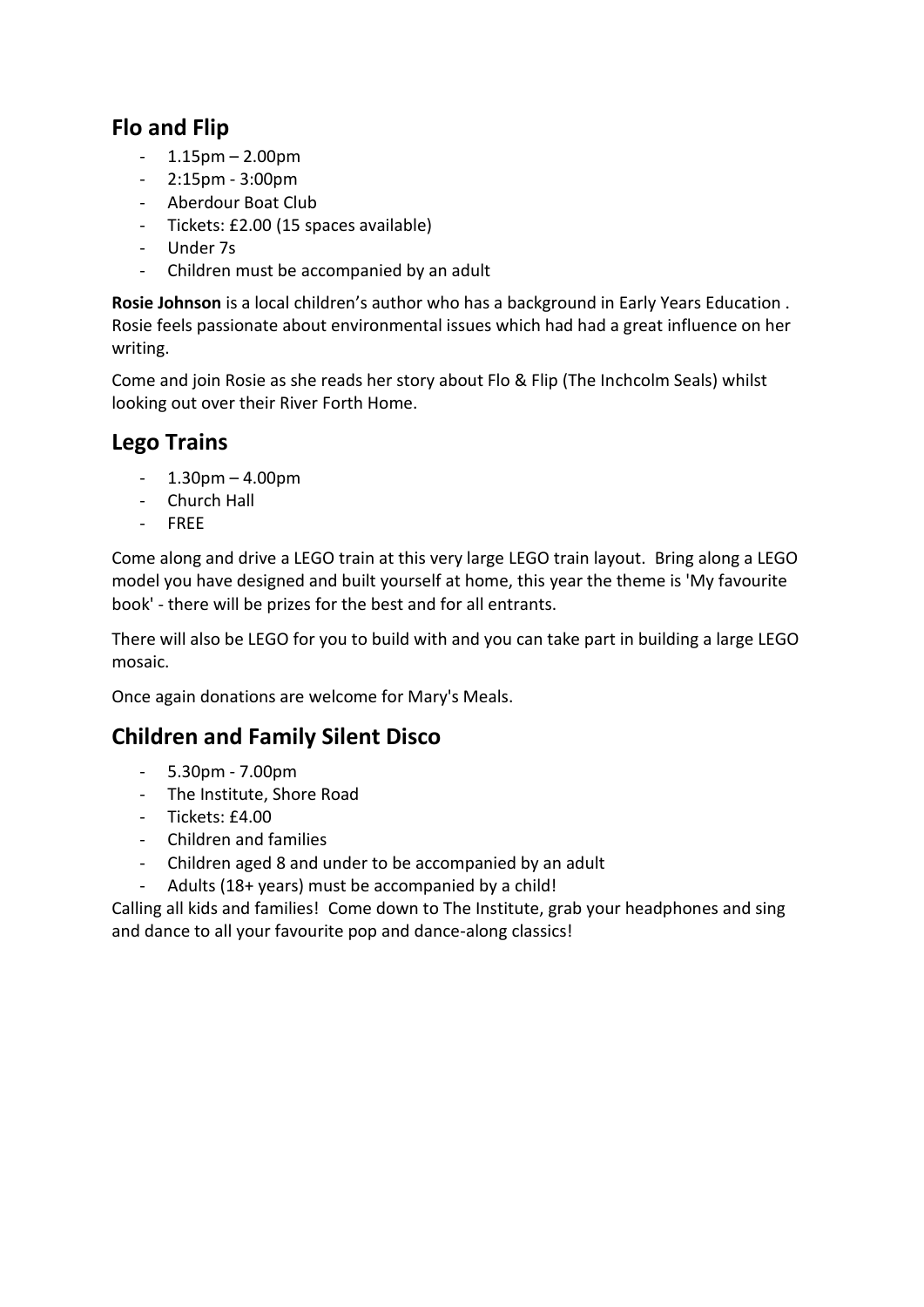#### **Film and Fizz**

- Doors Open at 7.00pm
- Film starts at 7.30pm
- Studio 72
- Free, donations welcome in aid of Aberdour Refugee Resettlement and Support

You are invited to join us for a relaxed and enjoyable screening of the 2020 film *Limbo*, complete with a glass of prosecco on arrival. Doors open 7.00pm and the film starts at 7.30pm. *Limbo* (certificate PG) is a 2020 comedy-drama following the story of four asylum seekers staying on a remote Scottish island. It was named as an Official Selection of the 2020 Cannes Film Festival and has won several awards and a wide range of nominations, including being nominated for Outstanding British Film at the British Academy Film Awards. Donations will be taken on the night and all funds raised will go to Aberdour Refugee Resettlement and Support (www.facebook.com/arras.aberdour).

#### **Silent Disco**

- 7.30pm 11.00pm
- The Institute, Shore Road
- Tickets: £8.00
- Age 18+

Dance to your heart's content to great sounds which you will listen to on wireless headphones. There will be different streams of music. See if you can guess who is dancing to the same thing! Guaranteed to make your sides split as you bust your best moves.

# **Thursday 4 August**

#### **Pirates!**

- 10.00am 11.00am
- $11.30$ am  $12:30$ pm
- Church Hall
- Tickets: £6.00 (20 spaces available per session)
- Age  $4 10$
- Two Sessions
- Children aged 8 and under to be accompanied by an adult

#### Chatterbox Stories presents **PIRATES!**

Step aboard pirate ship, 'The Jolly Dodger' and meet its motley crew for an action packed hour of swashbuckling stories and ghastly tales!

Dress up as a pirate or come as you are and join in the adventure…….if you dare! Ship sailings at 10.00am and 11.30am boarding by ticket only. Suitable for Apprentice Pirates aged 4-10 years.

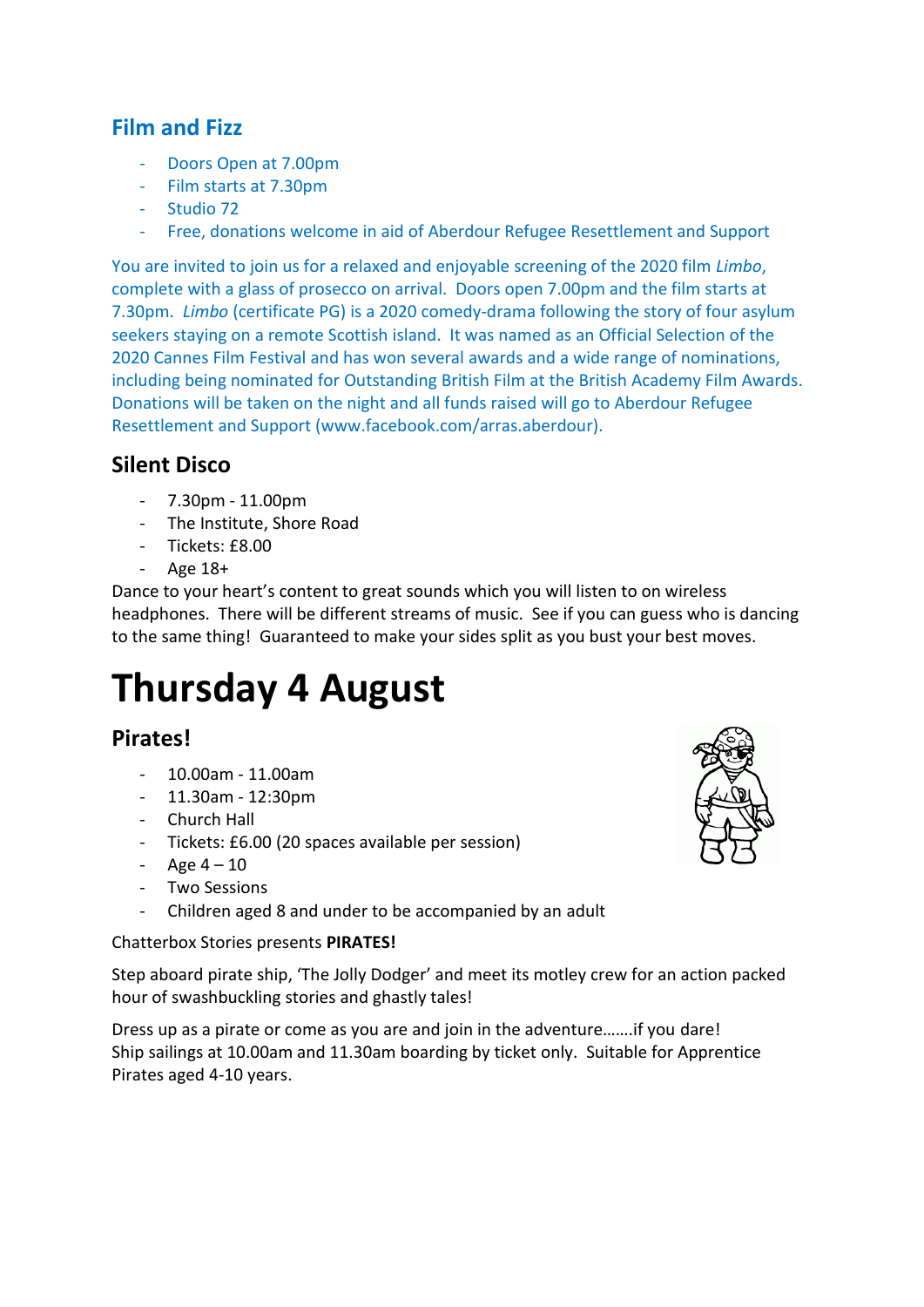#### **Try Water Skiing**

- 10.00am 3:00pm
- Five sessions starting at 10.00am; 11.00am; 12 noon; 1.00pm; 2.00pm
- Town Loch, Townhill Country Park, outside Dunfermline
- Tickets: £25.00 (4 spaces available per session)
- Age 10+
- Must be able to swim.
- Consent forms required (Aberdour Festival form, and Waterski & Wakeboard Scotland form)

Come and try water skiing and feel the thrill of being out on the water with fully qualified coaches. Start with learning the basics on dry land, move on to the water, with a hot shower to finish! All equipment supplied, including wetsuits and flotation vests, but bring a swimsuit and towel.

Make your own way to and from Waterski & Wakeboard Scotland, Town Loch, Townhill Country Park, Dunfermline, KY12 0HT

#### **Jo Jingles**

- 10.15am 11.00am Walking 5 years
- 11.30am 12.15pm 3 months Walking
- The Institute, Shore Road
- Tickets: £5.00 (40 spaces available per session)

Jo Jingles (www.jojingles.com/fife) are the UK's leading provider of music, singing and movement classes for babies, toddlers and pre-school children. The sessions are interactive, educational and fun! They include a mixture of traditional and modern songs, dancing, percussion instruments and props too. Come along and meet Jo Jingles and have lots of musical fun!

#### **GROOVE**

- 11.00am 12noon
- Silver Sands Playing Field
- Tickets: £5.00 (17 places)

Groove – the ultimate DANCE experience for the mind, body, heart and soul. Come join Karen and Sarah and have fun, with very simple choreography and great music. Bookings via<https://bookwhen.com/island-moves>

#### **Flower Festival**

- 11.00am 4.00pm
- St Columba's Church
- FREE

As the Flower Festival changes location, come along and see the new display at St. Columba's.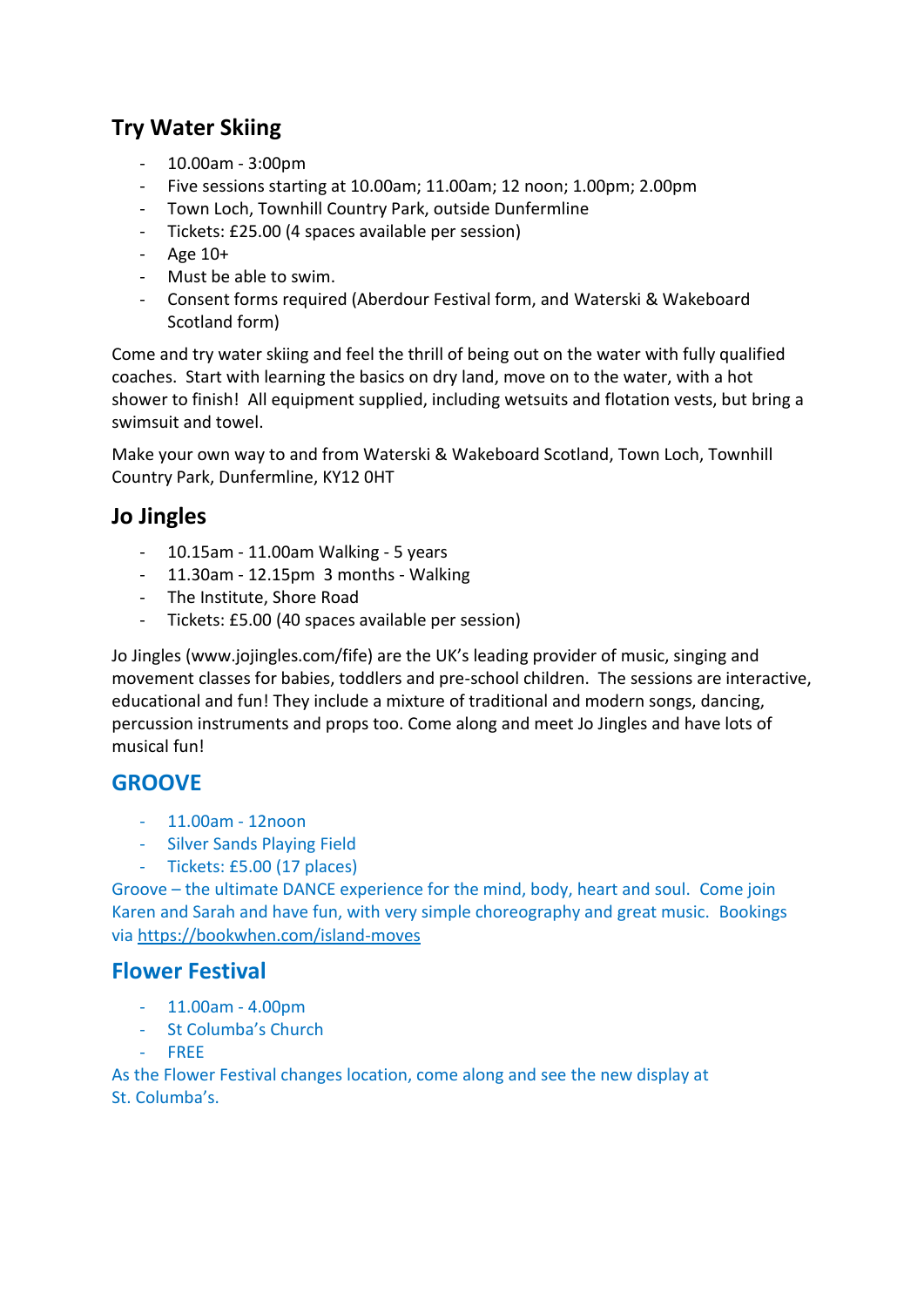#### **Sublime Science**

- 1.30pm 3.00pm
- The Institute, Shore Road
- Tickets: £8.00 (15 spaces available)
- Age 6 10



Do you enjoy science? Would you like to carry out your own experiments and make Yummy Sweets and Gooey Slime? Head down to The Institute, newly transformed into a Sublime Science Lab, and have fun racing rockets. creating snow and much more with our science expert, **Paul Murray**!

#### **Wild Planet Explorers**

- 2.00pm 3.30pm
- Church Hall
- Tickets: £5.00 (20 spaces available)
- Age 9+
- Children must be accompanied by an adult.

Help tackle the issue of sewage related plastic items ending up in our rivers and seas by completing Wild Planet Explorer's 3P Pledge Champion Award with Jo from Wild Planet Explorers. This includes an interactive presentation about the story of marine litter, making a pledge, helping to raise awareness, and a short litter pick afterwards nearby. Certificate awarded at the end if litter pick completed on the day (all equipment provided). The litter pick can be completed at home and evidence shared via email to Jo also if you cannot attend the litter pick. Please let us know when booking if you will join the litter pick. 2.00pm to 3.30pm including 30 minute litter pick, Carer/parent requested to attend with children.

#### **Butterflies in your Garden**

- 5.30pm 6.30pm
- Church Hall
- £5.00 at the door includes a glass of wine on arrival

Butterflies make the world a little more colourful, with their vivid wings and fluttering flight paths. However, butterflies do more than just paint a pretty picture. They help flowers pollinate, eat plenty of weedy plants and provide a food source for other animals. Their presence or absence can tell us a lot about the local environment.

**Lesley Gordon** will be talking about the butterflies found around the Forth, the monitoring of butterflies around Aberdour and how to improve our gardens to attract pollinators including bees and butterflies. She hopes to make it interactive!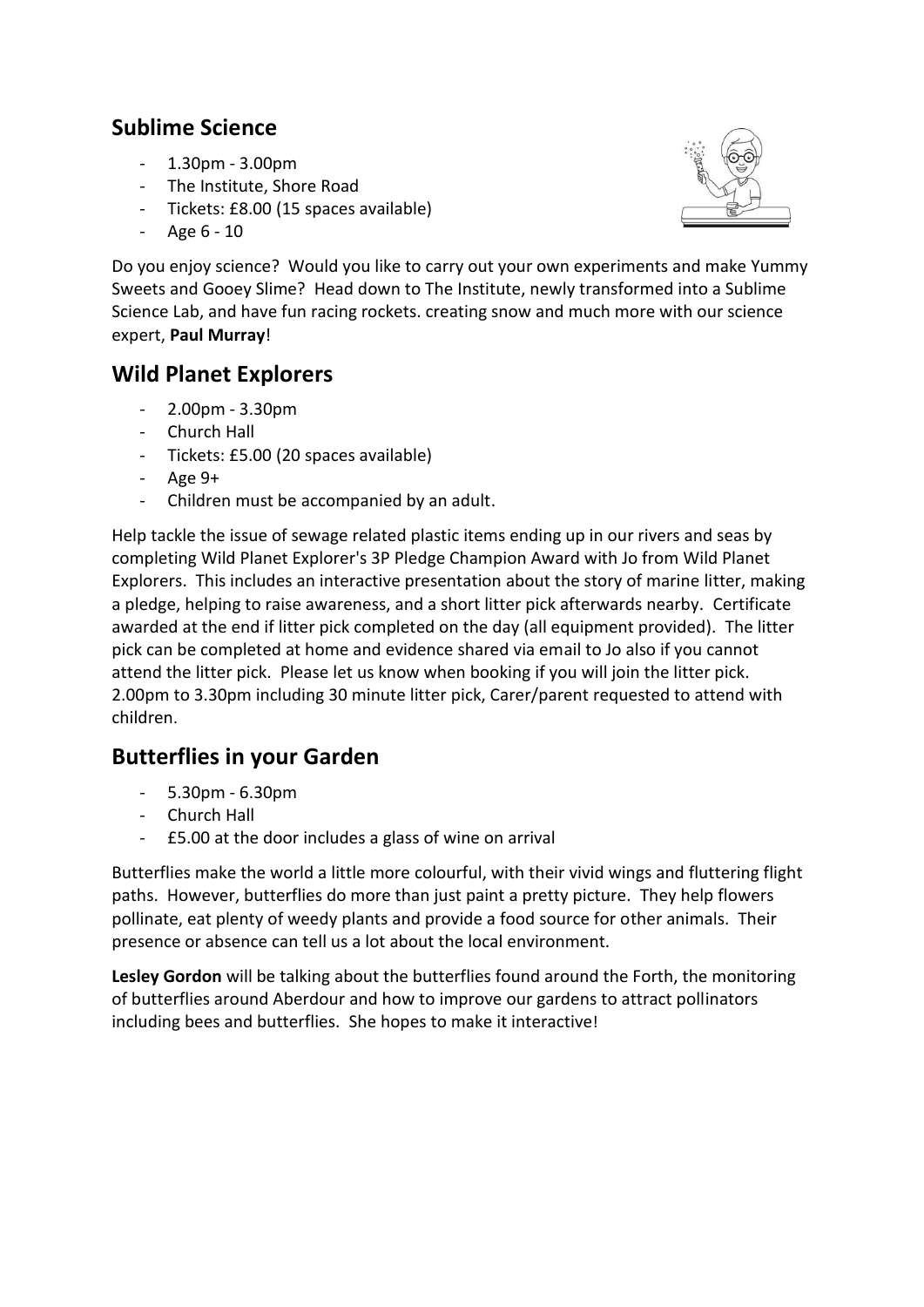#### **Easter v Wester Kid's Cricket Match**

- 5.30pm 7.00pm
- Aberdour Primary School Playing Field
- FREE (just turn up)
- Age 7-14
- Consent form required

Let the fun and game begin! Aberdour's second Easter v Wester Kid's Cricket Match! Everyone will get a chance to bat to score runs for their team. Take a catch to earn bonus runs for your team. Which side of the village will win? Adults watch and learn – you're up next!

#### **Cricket BBQ and Bar**

- 6:00pm 10:00pm
- Aberdour Primary School Playing Field

No need to cook tea tonight! The Festival catering team will be on hand selling delicious BBQ food for cricketing kids, adults and spectators throughout the evening. There will also be a bar. Bring your camping chairs and blankets, sit back, relax and enjoy Aberdour's cricket extravaganza - even better than being at Lords!

#### **Easter v Wester Adult's Cricket Match**

- From 7:00pm
- Aberdour Primary School

The traditional Easter v Wester Village Cricket Match. A 20:20 game with some modified rules. Played with a soft ball, all equipment provided. Just turn up on the night. Spectators encouraged – come and cheer on your side of the village! Cricketing kids can stay on and support too!

# **Friday 5 August**

#### **Sunrise Yoga at the Beach**

- 10.00am 11.00am
- Silver Sands Beach
- £5.00 (Exact change please)
- Pay at the beach

All are welcome to join Peggy at 10.00am for a morning of relaxing, moving and stretching by the calming waves. Bring your own mat or borrow one on a first come first serve basis. Weather dependant, so check:<https://www.facebook.com/yoga.reiki.peggy/> for updates.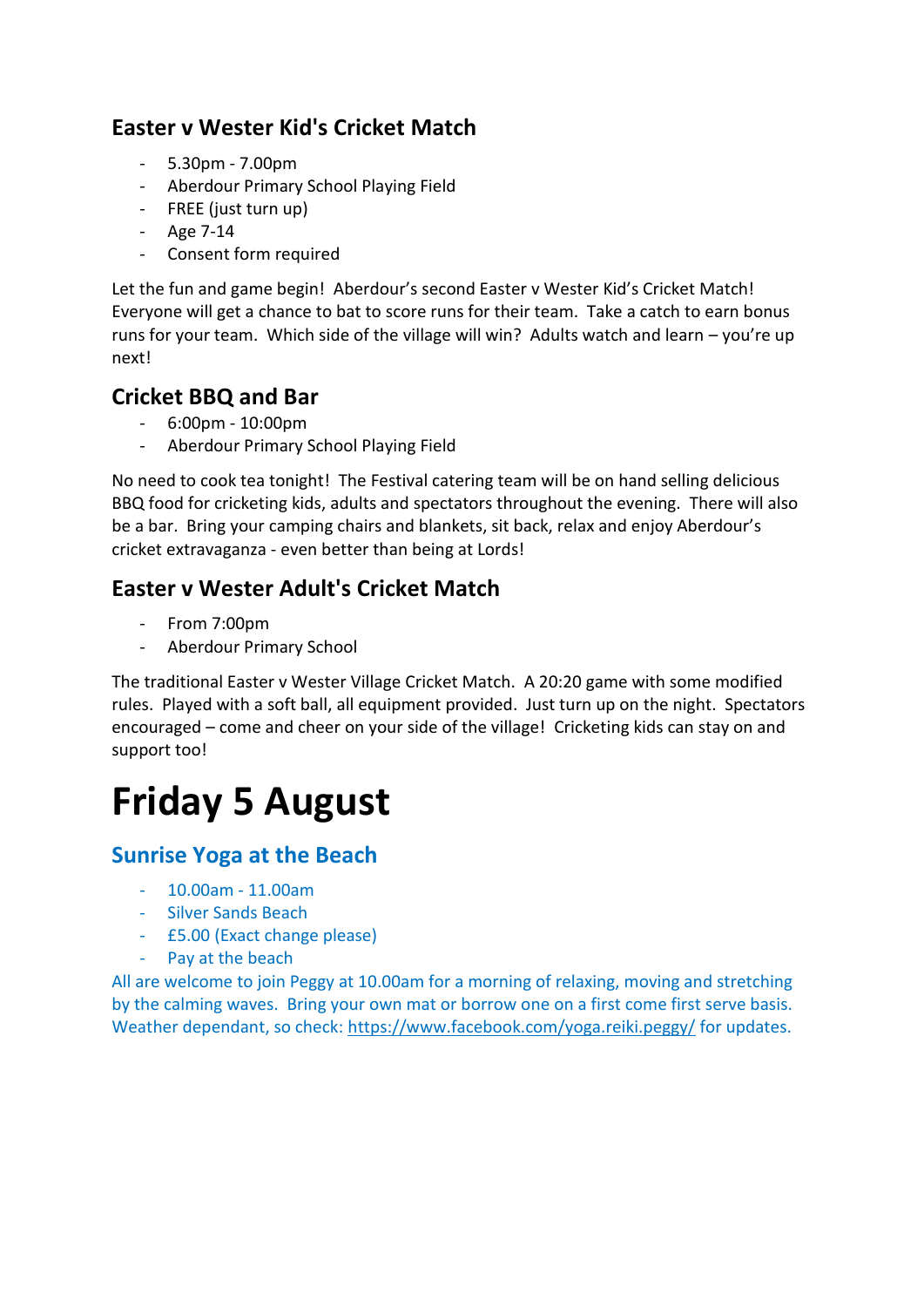#### **Wild Planet Explorers**

- 9.30am 10.30am
- $-11.00$ am  $-12.00$ pm
- Church Hall
- Tickets: £4.00 (20 spaces available)
- Age 3 9
- Children must be accompanied by an adult.

Join Jo from Wild Planet Explorers for a fun, interactive educational session about the life stories of frogs and toads and how to help them. Using interactive props and imaginative play to deliver animal biology and conservation facts. 40 minutes. Carer/parents requested to attend with their children.

#### **Graffiti Workshop**

Sponsored by Forth Decorating

- $10.00$ am 12.30pm
- Studio 72
- Tickets: £12.00 (10 spaces)
- Age 12 17
- Consent form required.

Fancy producing your own Banksy-style selfie? **Garry Downie** will talk you through creating a stencil and then spray-painting your own canvas to take home. Simply e-mail a photograph of yourself in advance for Garry to adapt and print, ready for you to get creative with (details will be given on booking). Please come dressed in old clothes and bring a drink and a snack. Booking essential (Please provide an e-mail address upon booking for photograph advice and exchange).

#### **John Henderson's Backwoods Adventure**

Sponsored by The Bergeracs.

- 10.30am 3.00pm
- Meet at The Purple Shop to go to Humbie Woods
- Tickets: £4.00 (60 spaces available)
- Age 8 12
- Children can be left unaccompanied. Consent form required.

Dare to take on the Backwoods Adventure! Robert, Charlotte and the gang are back to make sure everyone has fun. Challenge yourself in a woodland environment. Wear old clothes and shoes so that you can scramble about in the woods. Sizzling sausages provided (Vegetarian option too!) but please bring a drink. Please note – in case of allergies, this is a nut-free zone! If there are any parents/carers who want to accompany their children and assist with the Backwoods Adventure, please contact Robert or Charlotte on 01383 860846.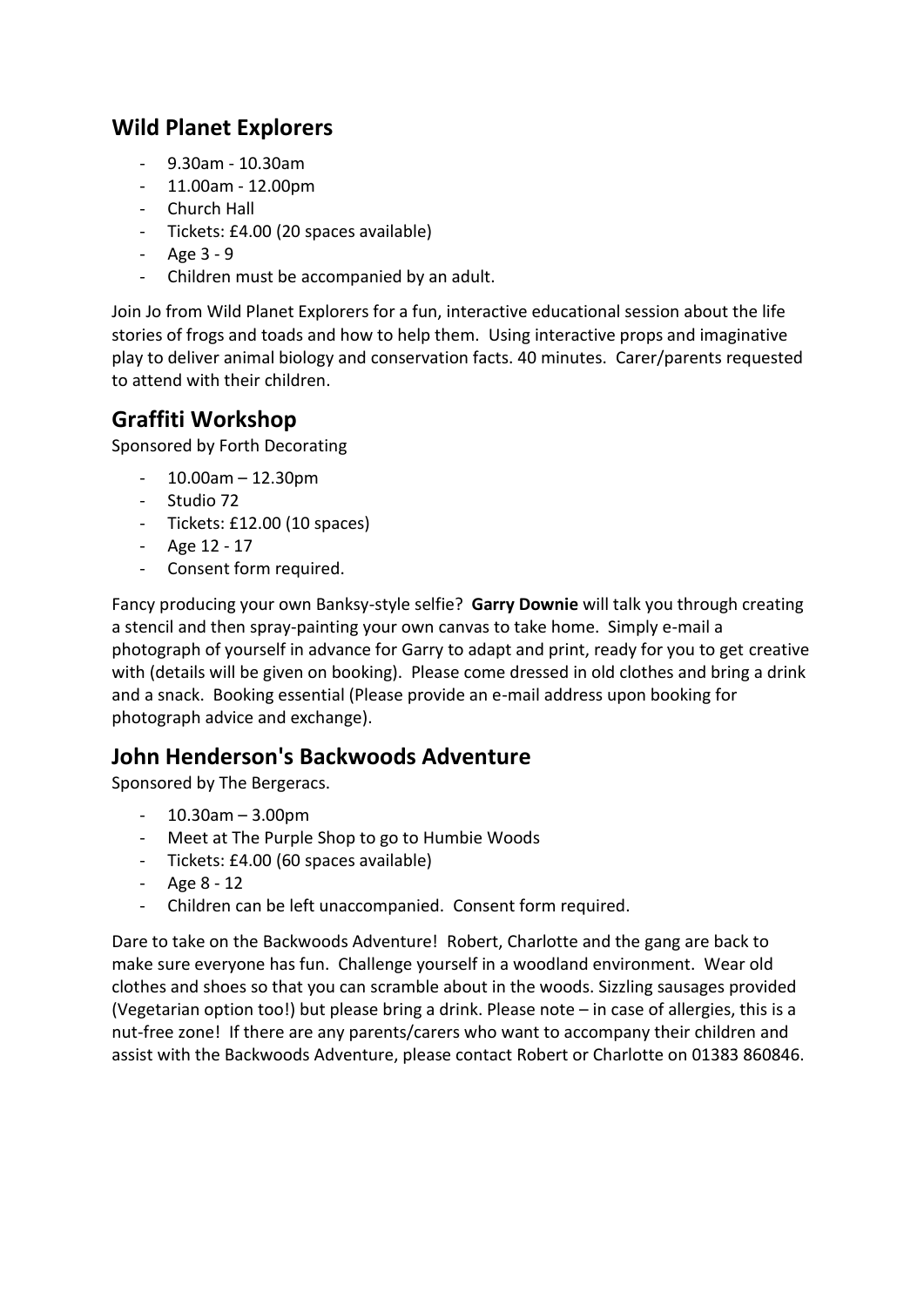#### **Classic Nia**

- 11.00am 12noon
- Silver Sands Playing Field
- Tickets: £5.00 (17 places)

Dancing to uplifting music from around the world. Nia is a blend of martial arts, dance and healing boosting fitness, confidence and energy. Suitable for all abilities. Wear loose clothing and bring a yoga mat if you have one. Bookings via [https://bookwhen.com/island](https://bookwhen.com/island-moves)[moves](https://bookwhen.com/island-moves)

#### **Flower Festival**

- $-11.00am 4.00dm$
- St Columba's Church
- FREE

#### **Shinty Taster Sessions**

- 5.00pm 6.30pm
- Silversands Shinty pitch
- FREE
- $-$  Age 4 12
- All abilities welcome

Aberdour Shinty Club will be hosting a Taster for children age 4 to 12. Come along and try Scotland's National Game. A fun, fast, skillful game with roots dating back thousands of years.

You will learn some basic skills, play games and there will even be some Gaelic language thrown in too. Please wear sports clothing and trainers, bring a water bottle and plenty enthusiasm. The club will supply everything else you need. (Bring your own football boots and shin guards only if you have them)

#### **Festival Quiz Night**

- $7.30$ pm  $11.00$ pm
- The Institute, Shore Road
- Tickets: £5.00

In association with Aberdour Kids Football (AKF) we are pleased to be able to hold the annual intra-village Quiz Night as part of this year's Festival. We are looking for teams of up to 4 people to compete for this year's title. Once again, our regular compere **Colin Mckinlay** will keep everyone right and make sure the evening is a huge success. To register your teams please email [chair@aberdourfestival.org](mailto:chair@aberdourfestival.org)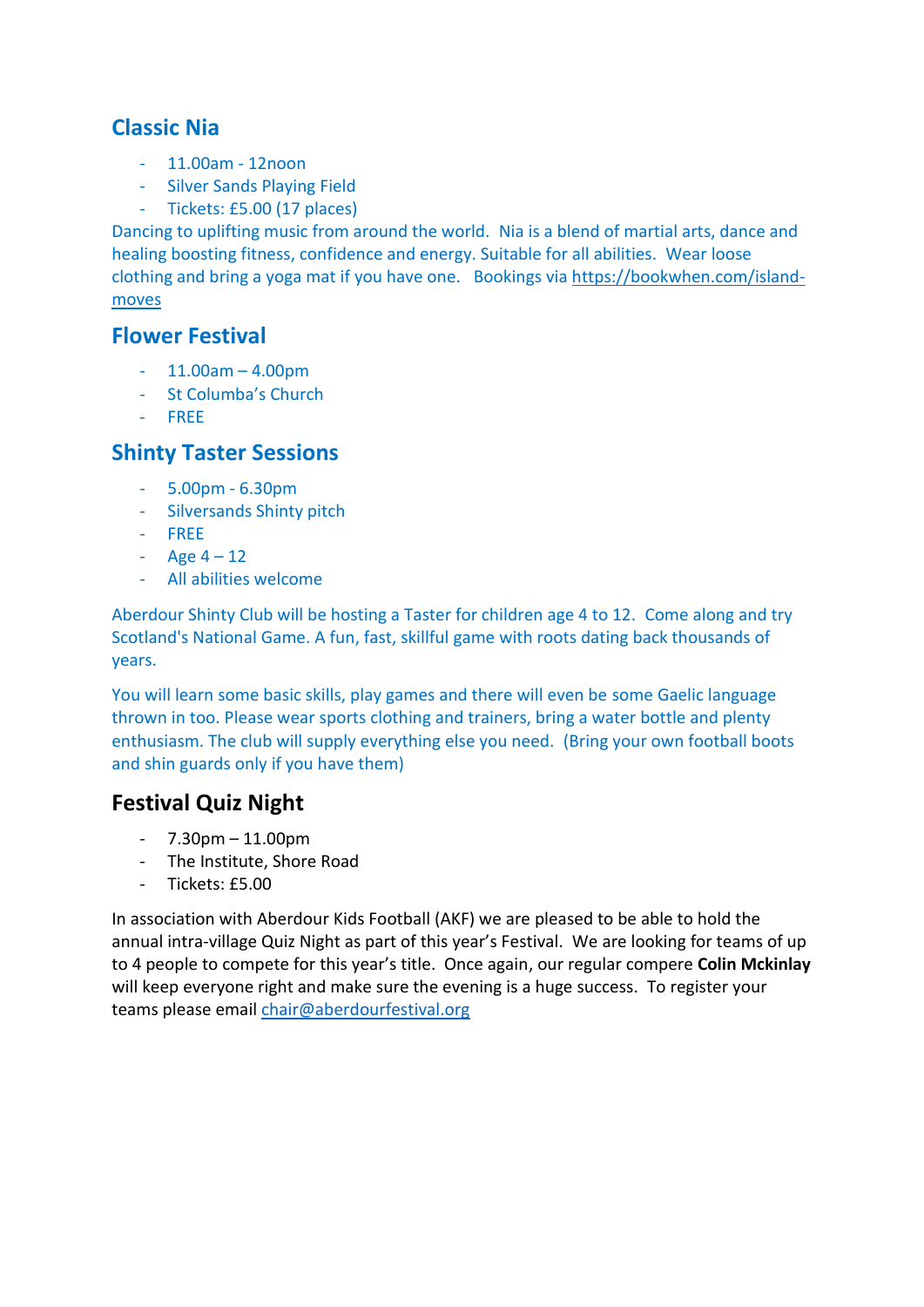# **Saturday 6 August**

#### **Sunrise Yoga at the Beach**

- 10.00am 11.00am
- Silver Sands Beach
- £5.00 (Exact change please)
- Pay at the beach

All are welcome to join Peggy at 10.00am for a morning of relaxing, moving and stretching by the calming waves. Bring your own mat or borrow one on a first come first serve basis. Weather dependant, so check:<https://www.facebook.com/yoga.reiki.peggy/> for updates.

#### **Golf Taster Sessions**

- 10.00am 10.30am Age 5-9
- 10.30am 11.00am Age 5-9
- 11.00am 11.30am Age 10-14
- 11.30am 12.00noon Age 10-14
- Aberdour Golf Club
- Tickets: £3.00 (8 spaces per session)
- Children over 8 years can attend without an adult with a Consent form.

Come and try Golf at this wonderful location. There will be lots of cool challenges and games played in these sessions to show that golf can be fun and exciting. You never know, this might be the start of a new sporting career.

#### **Flower Festival**

- $11.00$ am  $4.00$ pm
- St Columba's Church
- FREE

#### **Gala Day: Village Sports**

- 1.00pm 4.00pm
- Aberdour Primary School
- FREE Entry
- All Ages

There will be races from 1.30pm for all age groups to suit all levels of fitness.

Trophies will be awarded to athletes for the more competitive races. Please note that these can only be awarded to Aberdour residents, pupils at Aberdour Primary School or Aberdour Fun Football players.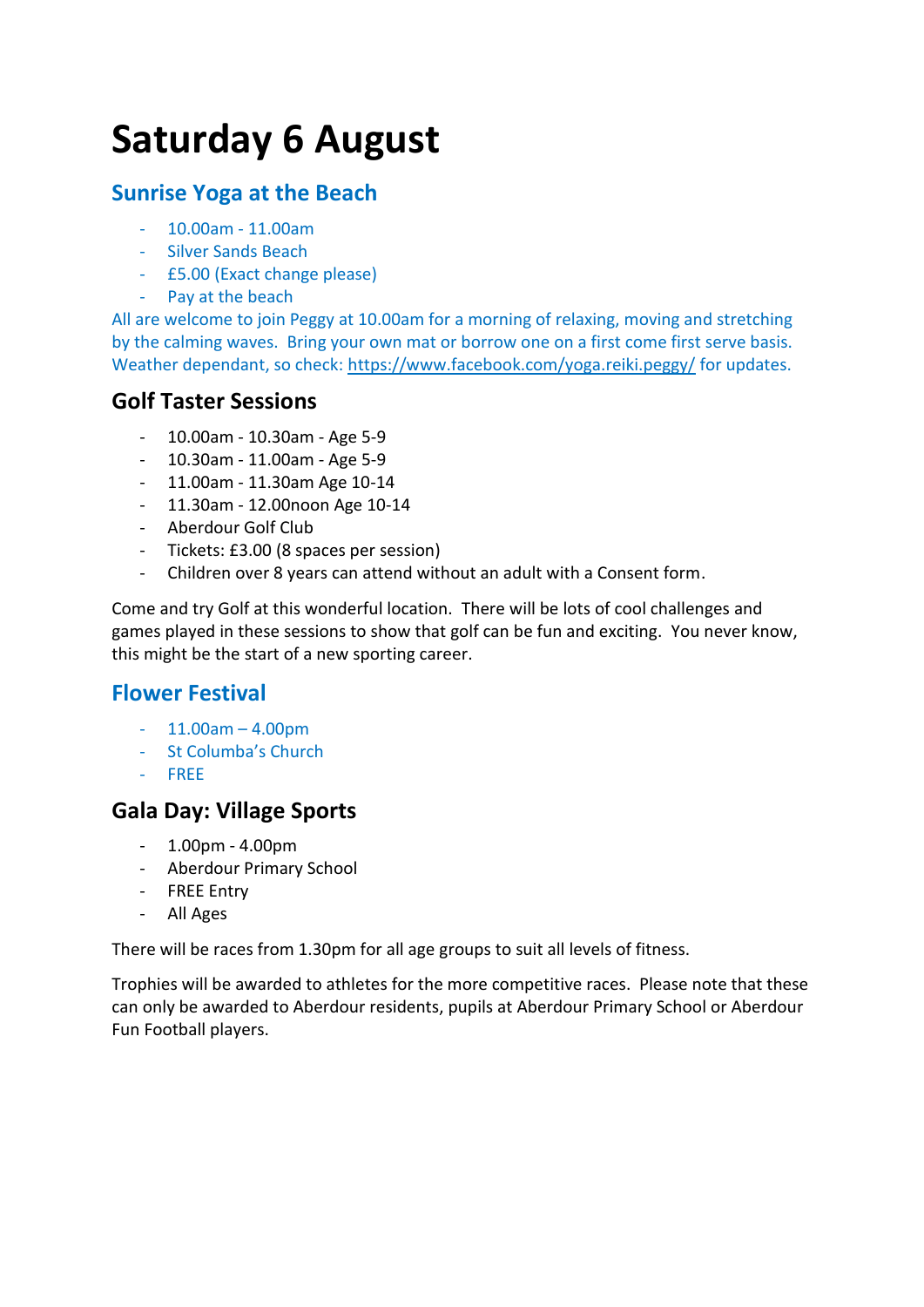#### **Family Ceilidh with Off-Centre Ceilidh Band**

Sponsored by Jenny Colgan Books

- Doors open 7.00pm
- 7.30pm 10.30pm
- Aberdour Primary School Playground and Field
- **FREE**
- All Ages Welcome
- Bring your own picnic and drinks and something to sit on!

Get down to Aberdour Primary School with your dancing shoes on!

The wonderfully exhilarating **Off Centre Ceilidh Band** (www.offcentreceilidh) are coming back by popular demand to give us traditional ceilidh music that will be sure to get you up and dancing! The evening suits all ages and abilities and a caller with the band will keep everyone right. Bring a picnic, plenty of drinks and something to sit on!

PLEASE NOTE: The Family Ceilidh will be held outdoors in the school playground and field. Should the weather be unfavourable, this event will be cancelled. Keep an eye on the Aberdour Festival Facebook page for last minute information!

#### **Reece Hillis**

- 9.00pm late
- Foresters Arms
- Age 18+

Live Music



# **Sunday 7 August**

#### **Sunrise Yoga at the Beach**

- 10.00am 11.00am
- Silver Sands Beach
- £5.00 (Exact change please)
- Pay at the beach

All are welcome to join Peggy at 10.00am for a morning of relaxing, moving and stretching by the calming waves. Bring your own mat or borrow one on a first come first serve basis. Weather dependant, so check:<https://www.facebook.com/yoga.reiki.peggy/> for updates.

#### **Flower Festival**

- $-11.00$ am  $-4.00$ pm
- St Columba's Church
- FREE